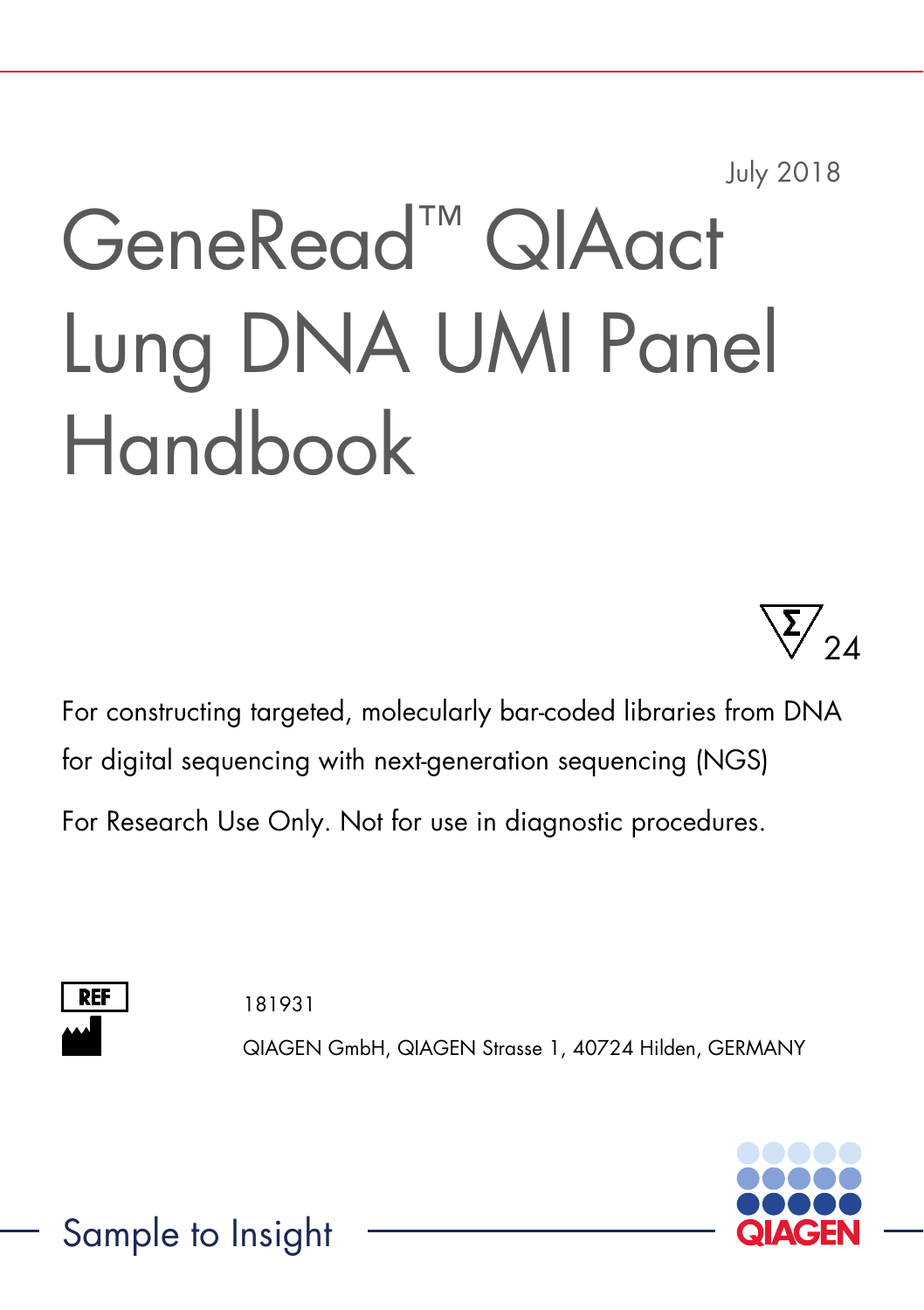### Contents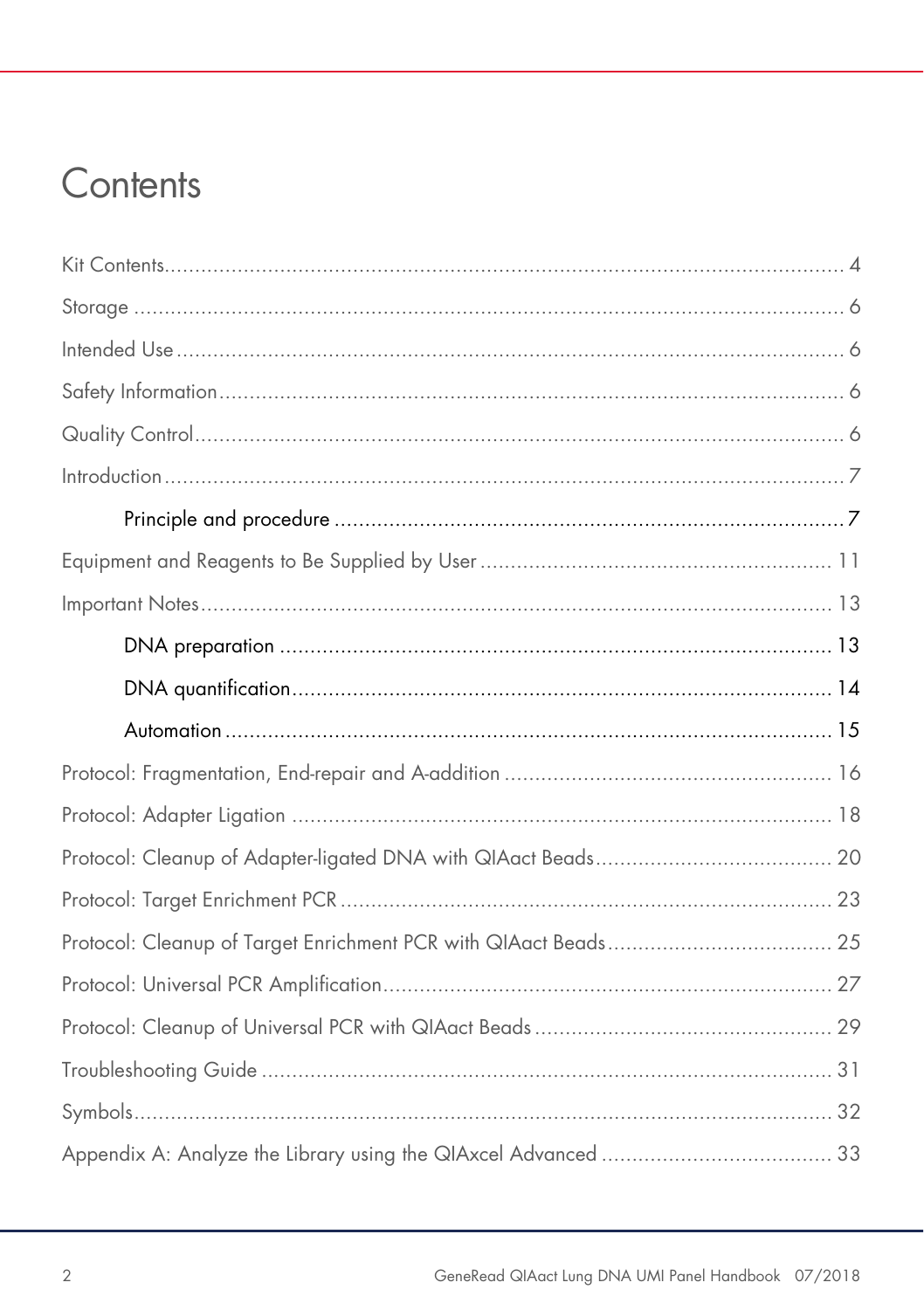| Appendix B: Analyze the Library using the Agilent 2100 Bioanalyzer 34 |  |
|-----------------------------------------------------------------------|--|
|                                                                       |  |
|                                                                       |  |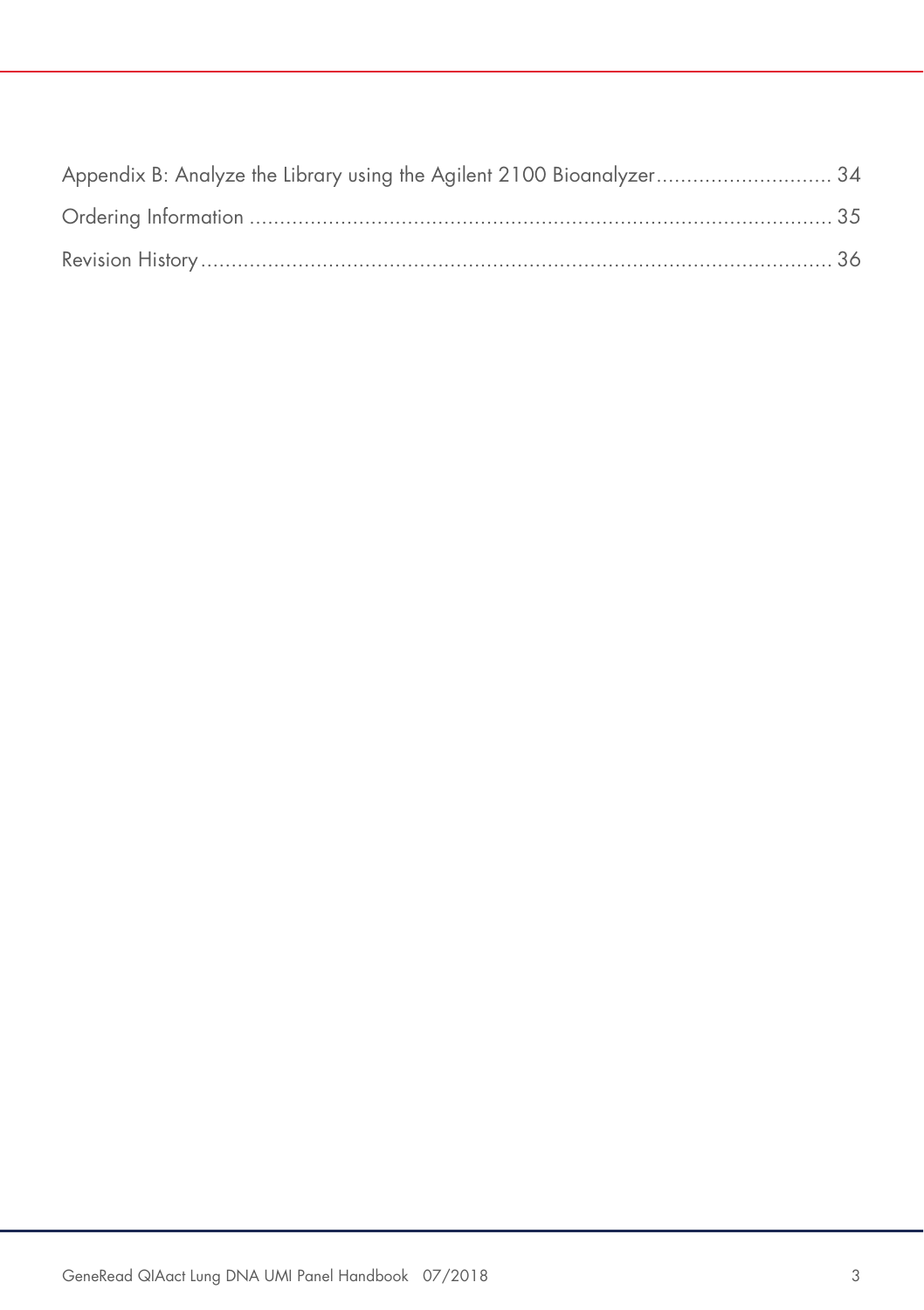### Kit Contents

| <b>GeneRead QIAact Lung DNA UMI Panel</b>                                    |        |  |
|------------------------------------------------------------------------------|--------|--|
| Catalog no.                                                                  | 181931 |  |
| Number of reactions                                                          | 24     |  |
| GeneRead QIAact DNA Library Prep and Target Enrichment Reagents (Kit Box 1)* |        |  |
| GeneRead QIAact Lung DNA UMI Panel and Adapter Kit(Kit Box 2)*               |        |  |
|                                                                              |        |  |

\* Kit boxes 1 and 2 are components of the GeneRead QIAact Lung DNA UMI Panel.

| GeneRead QIAact DNA Library Prep and Target Enrichment Reagents*                  |                   |  |  |  |
|-----------------------------------------------------------------------------------|-------------------|--|--|--|
| Number of reactions                                                               | 24                |  |  |  |
| Fragmentation Buffer, 10x                                                         | $65$ $\mu$        |  |  |  |
| Fragmentation Enzyme Mix                                                          | $130$ pl          |  |  |  |
| <b>FERA Solution</b>                                                              | $20 \mu$          |  |  |  |
| Ligation Buffer, 5x                                                               | $260$ $\mu$       |  |  |  |
| Ligation Solution                                                                 | $200$ $\mu$       |  |  |  |
| DNA Ligase                                                                        | $130$ pl          |  |  |  |
| Nuclease-Free Water                                                               | $2 \times 2$ m    |  |  |  |
| TEPCR Buffer, 5x                                                                  | $220$ $\mu$       |  |  |  |
| UPCR Buffer, 5x                                                                   | $220$ $\mu$       |  |  |  |
| HotStarTag <sup>®</sup> DNA Polymerase                                            | $2 \times 50 \mu$ |  |  |  |
| One bottle containing QIAact Beads (provided in separate cold-packed<br>shipment) | 10 <sub>m</sub>   |  |  |  |

\* Not for individual sale; to order reagents, see cat. no. 181931.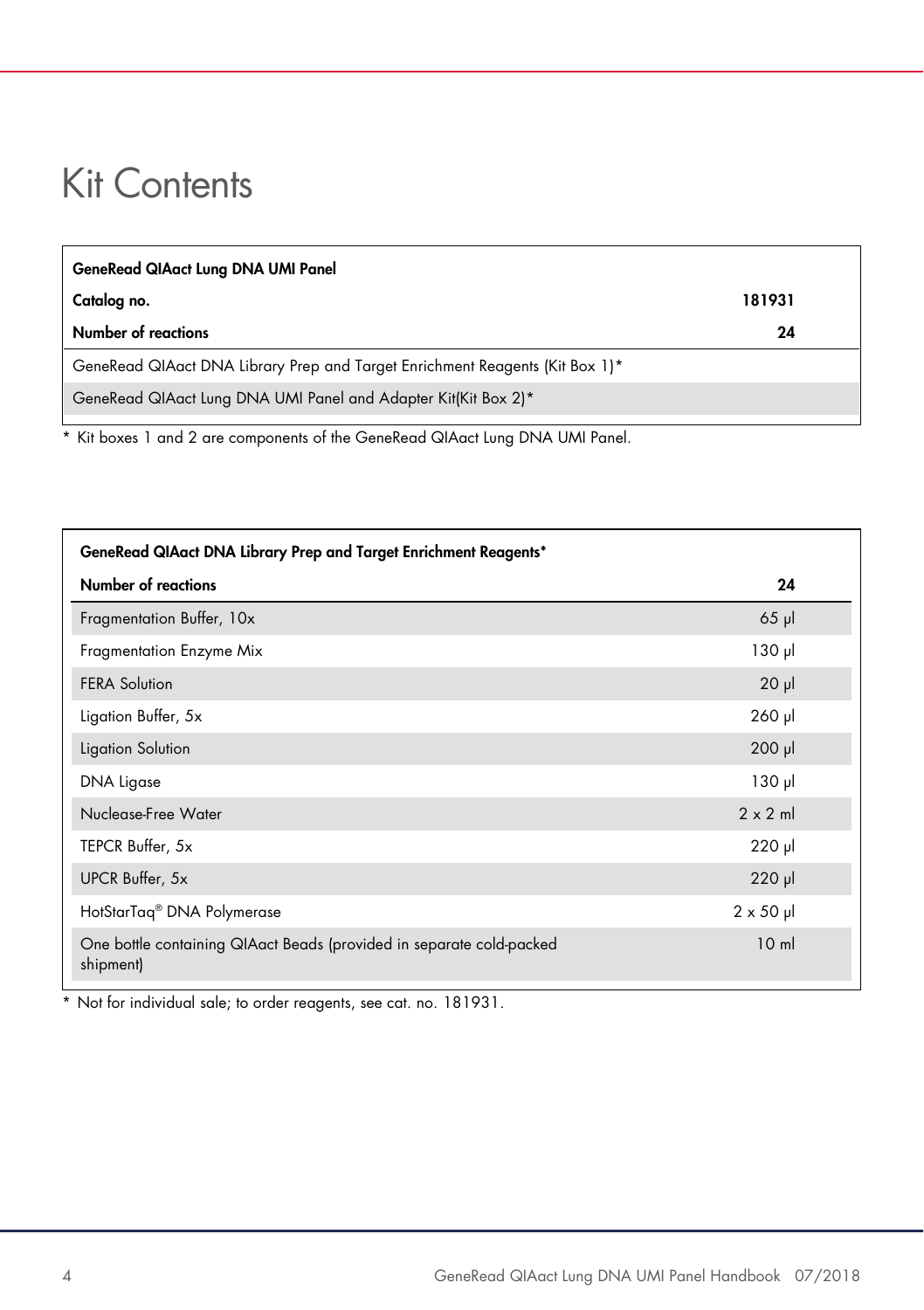| QIAact Lung DNA UMI Panel and Adapter Kit *                                                                                                       |                  |  |  |  |
|---------------------------------------------------------------------------------------------------------------------------------------------------|------------------|--|--|--|
| Number of reactions                                                                                                                               | 24               |  |  |  |
| GeneRead QIAact Lung DNA UMI Panel Forward Primers                                                                                                | $130 \mu$        |  |  |  |
| GeneRead QIAact Lung DNA UMI Panel Reverse Primers                                                                                                | $130 \mu$        |  |  |  |
| QIAact Adapters (contains 12 tubes with each tube corresponding to one -<br>specific 9 bp sample bar code; each tube can process up to 2 samples) | 12 <sub>pl</sub> |  |  |  |
| GeneReader <sup>™</sup> TF-PCR Primer                                                                                                             | $40$ pl          |  |  |  |
| GeneReader Universal PCR Primer A                                                                                                                 | $40 \mu$         |  |  |  |
| GeneReader Universal PCR Primer B                                                                                                                 | $40 \mu$         |  |  |  |

\* Not for individual sale; to order products, see cat. no. 181931.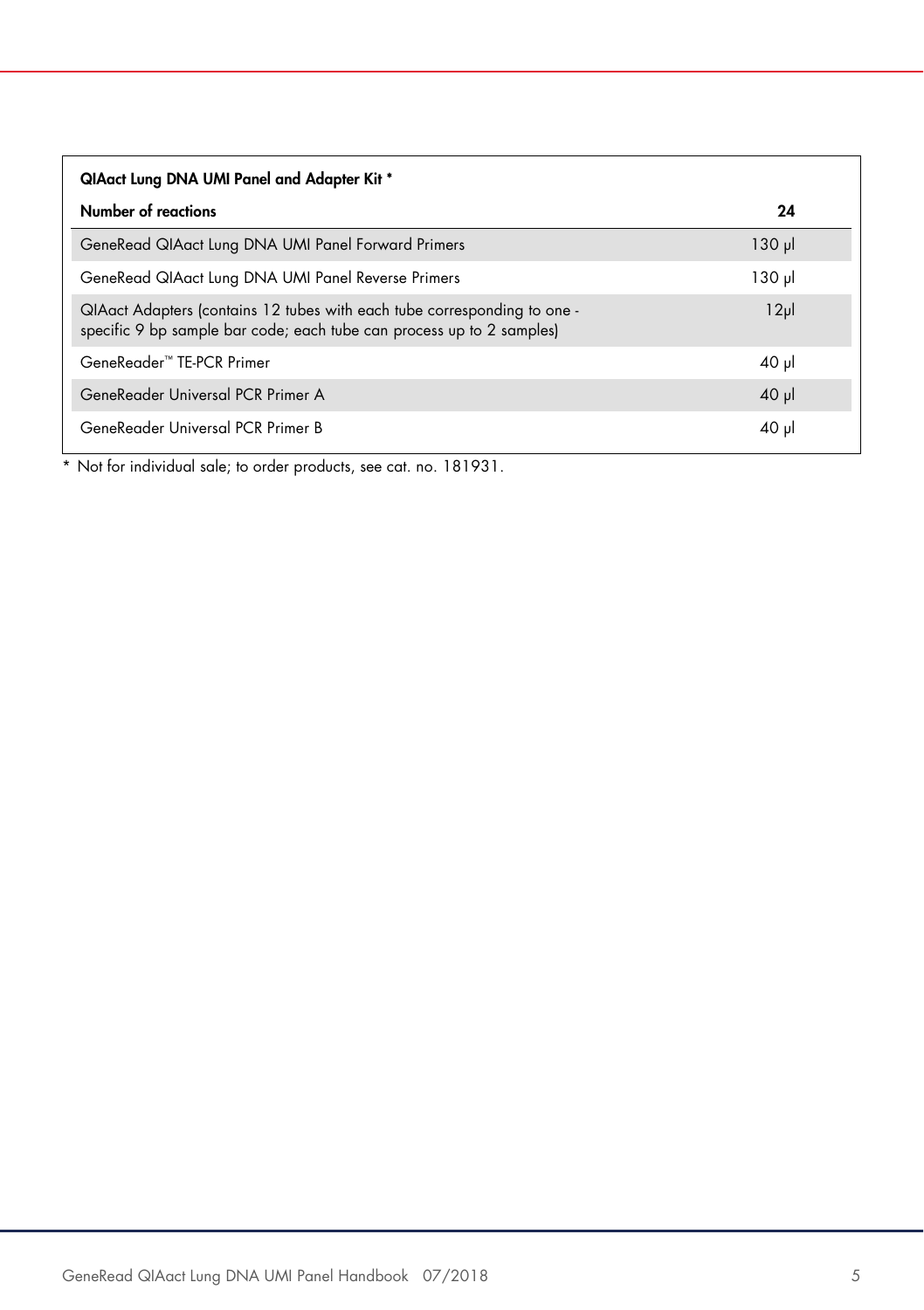### **Storage**

The GeneRead QIAact Library Prep and Target Enrichment Reagents (except QIAact Beads) are shipped on dry ice and should be stored at –15°C to –30°C upon arrival. QIAact Beads are shipped on cold packs and should be stored at  $4^{\circ}$ C. When stored properly, all reagents are stable for up to 3 months after delivery. GeneRead QIAact Lung DNA Panel is shipped on dry ice and should be stored at –15°C to –30°C upon arrival.

When stored properly, all reagents are stable for up to 3 months after delivery.

### Intended Use

The GeneRead QIAact Lung DNA UMI Panel and GeneRead QIAact Library Prep and Target Enrichment Reagents are intended for Research Use Only and are not intended for the diagnosis, prevention or treatment of a disease.

### Safety Information

When working with chemicals, always wear a suitable lab coat, disposable gloves and protective goggles. For more information, please consult the appropriate safety data sheets (SDSs). These are available online in convenient and compact PDF format at www.qiagen.com/safety where you can find, view and print the SDS for each QIAGEN® kit and kit component.

# Quality Control

In accordance with QIAGEN's ISO-certified Quality Management System, each lot of the GeneRead QIAact Lung DNA UMI Panel is tested against predetermined specifications, to ensure consistent product quality.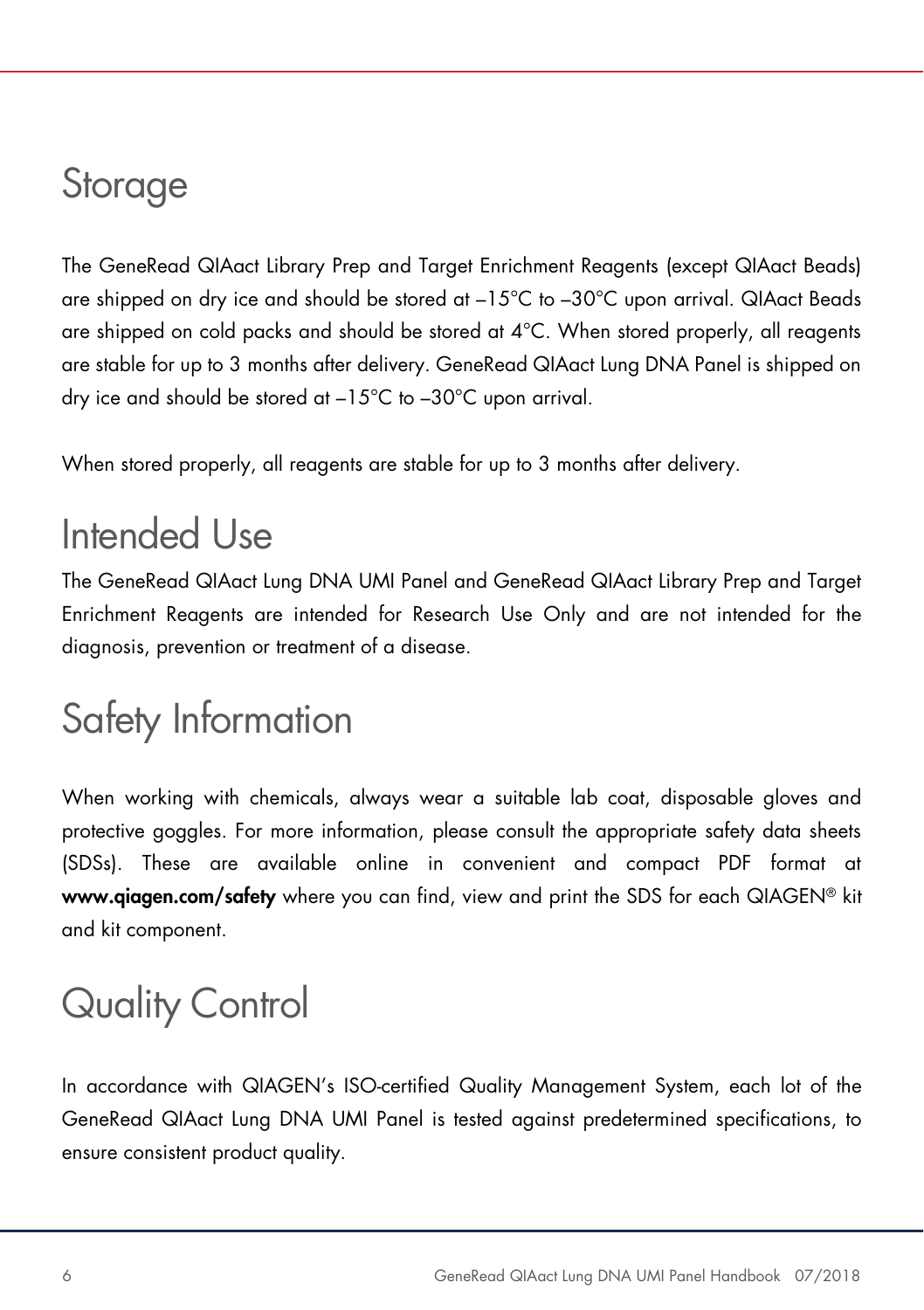### Introduction

DNA sequencing is a useful tool to detect genetic variations, including somatic mutations, single nucleotide variants (SNVs), copy number variation (CNVs) and small insertions and deletions (inDels). Targeted enrichment technology enables next-generation sequencing (NGS) platform users to sequence specific regions of interest instead of the entire genome, effectively increasing sequencing depth and throughput with lower cost. Existing target enrichment methods, library preparation and sequencing steps all utilize enzymes and amplification processes, which introduce substantial bias and artifacts. These biases and artifacts lead to background artefactual errors that greatly limit the detection of true low-frequency variants in heterogeneous samples such as tumors.

The GeneRead QIAact Lung DNA UMI Panel integrates unique molecular index (UMI) technology into a gene-specific, primer-based target enrichment process, enabling sensitive variant detection of targeted genomic regions by NGS on the GeneReader system.

The GeneRead QIAact Lung DNA UMI Panel has been optimized in combination with a specially formulated enrichment chemistry to achieve highly efficient enrichment on both regular and GC-rich regions at high multiplex levels.

### Principle and procedure

The GeneRead QIAact Lung DNA UMI Panel relies on gene-specific primer enrichment and UMIs for uniform coverage and sensitive variant detection.

#### Unique molecular index

The concept of unique molecular indexing is that prior to any amplification, each original DNA molecule is attached to a unique sequence index. This attachment is accomplished by the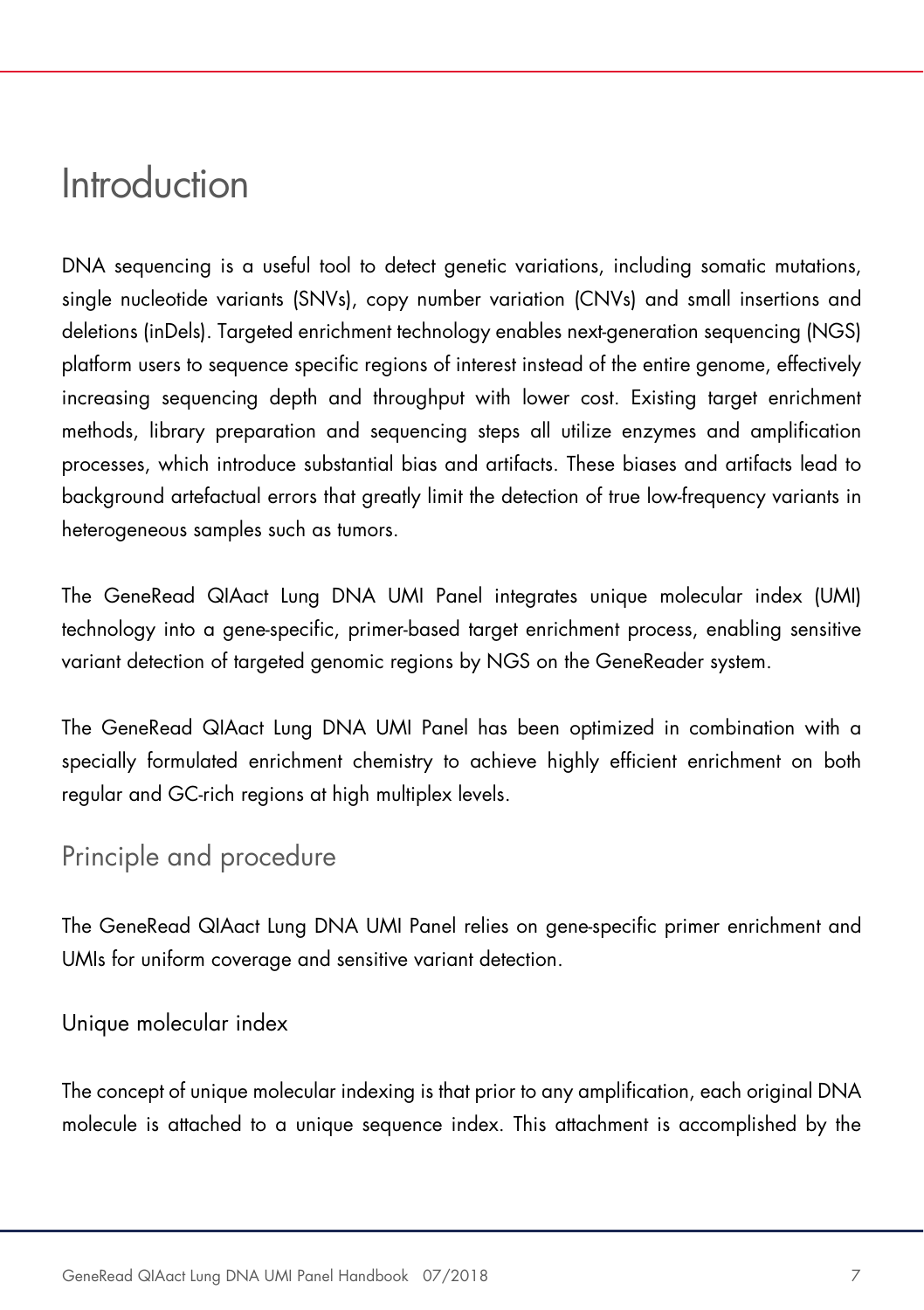ligation of fragmented DNA with a QIAact adapter containing a UMI with eight (8) random bases.

The DNA molecules are then amplified by PCR for target enrichment and library amplification. Due to intrinsic noise and sequence-dependent bias, DNA molecules with UMIs may be amplified unevenly across the target regions. Even target region coverage can be achieved by counting the number of UMIs in the reads rather than counting the number of total reads for each region. Sequence reads with varying UMIs represent different original molecules, while sequence reads with the same UMI are the result of PCR duplication from one original molecule.

PCR amplification and the sequencing process generate biases and artefacts which lead to the recording of false-positive DNA variants in the sequencing reads. These false-positive variants may mask the detection of true low-frequency variants in heterogeneous samples such as tumors. To reduce the number of false-positive variants, call variants across all reads within a UMI versus only calling variants from the original sequencing read (Figure 1).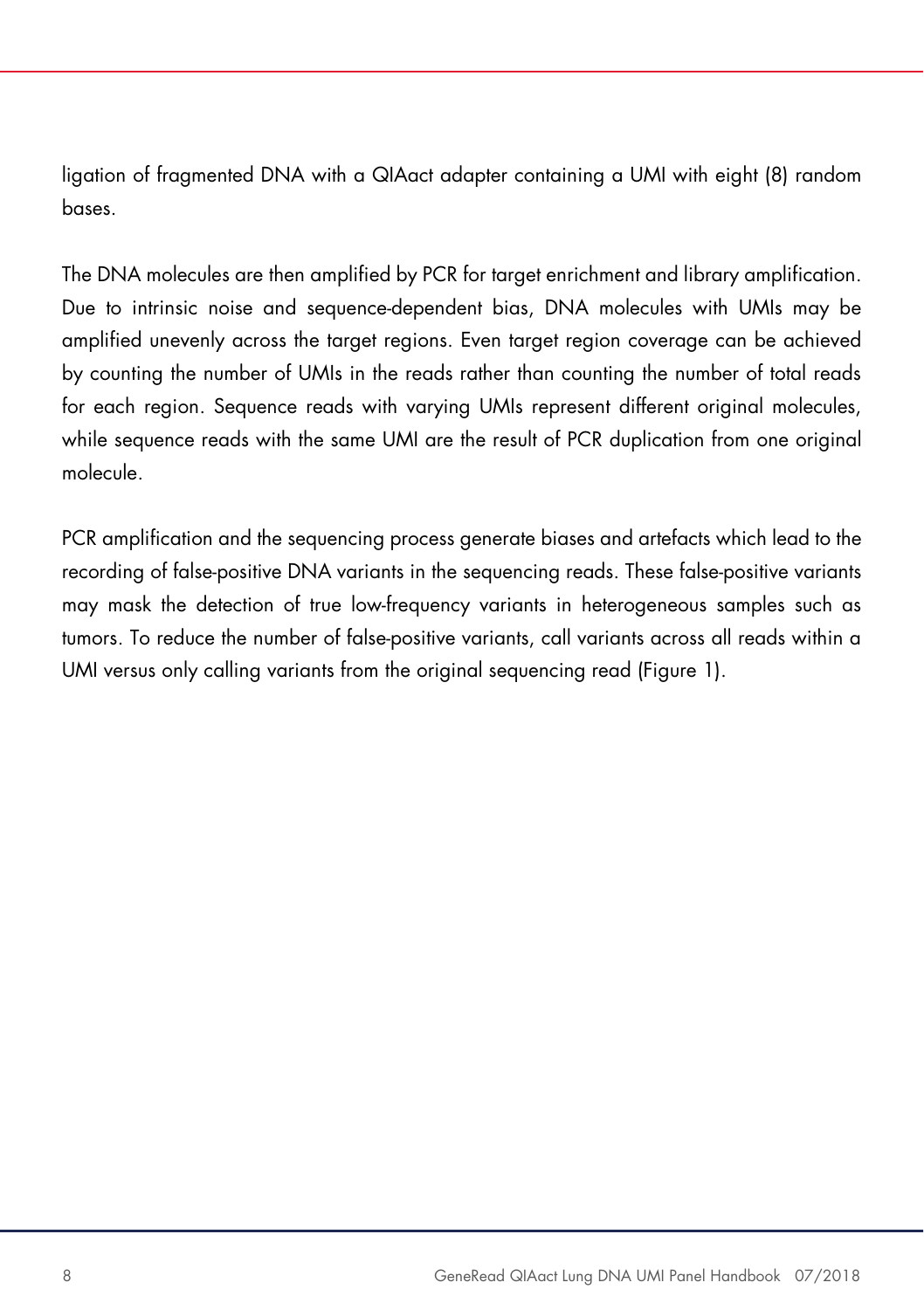

Figure 1. Principle of variant detection with UMI. Each original molecule is tagged by a UMI. True variants are those mutations present in the majority of reads within a UMI, while errors are mutations present in only one or a few reads within a UMI. Description of the variant calling algorithm can be found at www.qiagen.com.

#### Procedure

The GeneRead QIAact Lung DNA UMI Panel is provided as two primer mix tubes, with up to 200 primers per tube. The GeneRead QIAact Lung DNA UMI Panel is designed to enrich specific target regions in select genes (AKT1, ALK, BRAF, DDR2, EGFR, ERBB2/HER2, ESR1, FGFR1, KIT, KRAS, MAP2K1, MET, NRAS, NTRK1, PDGFRA, PIK3CA, PTEN, RICTOR, ROS1) using 40–100 ng of DNA.

Genomic DNA samples are first fragmented, end-repaired and A-tailed using a single, controlled multi-enzyme reaction. The prepared DNA fragments are then ligated at their 5' ends to a GeneReader specific adapter containing a UMI and a 9 base-pair (bp) samplespecific bar code.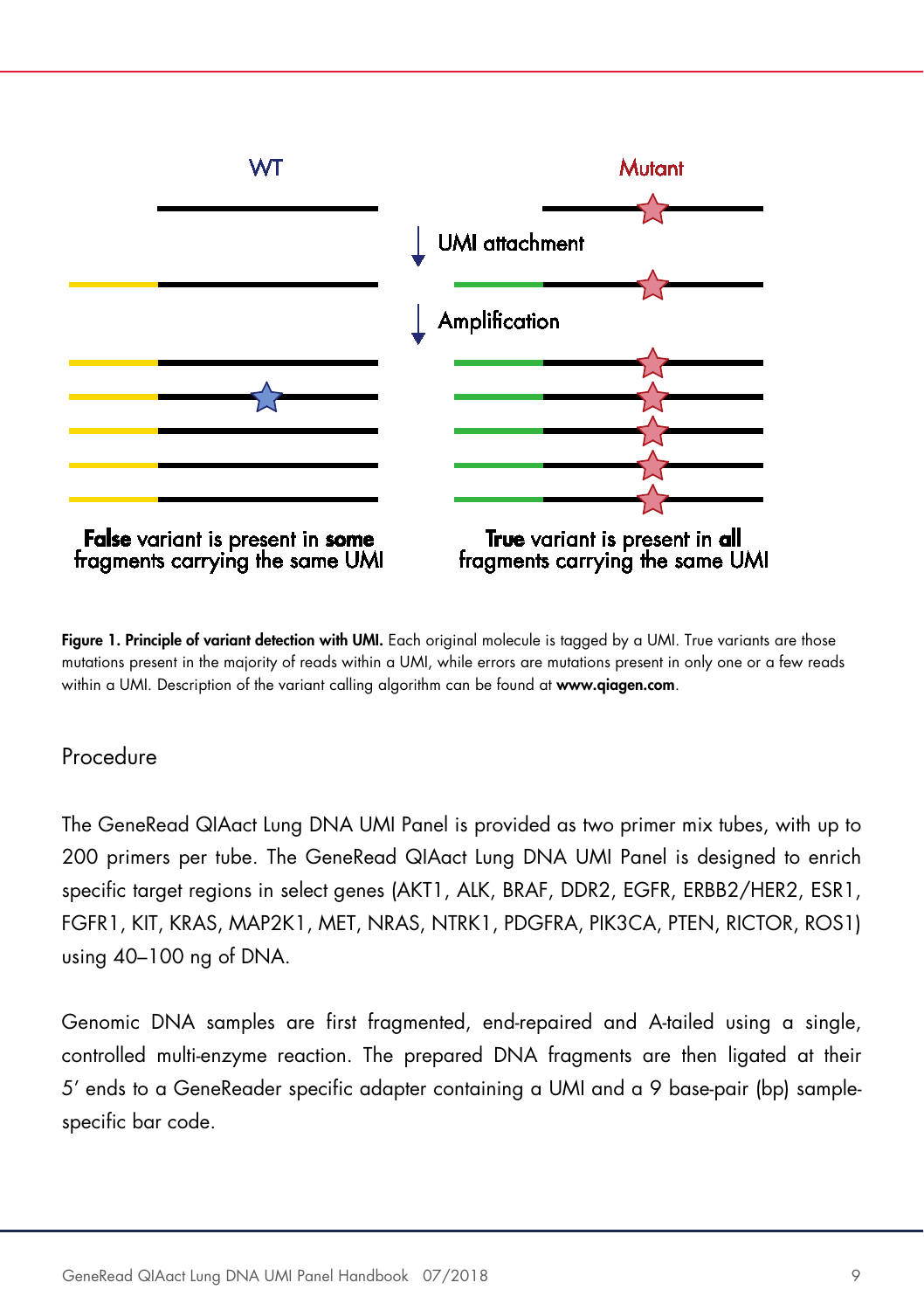Ligated DNA molecules are subject to limited cycles of target enrichment PCR, with one genespecific primer targeting a region and one universal forward primer complimentary to an adapter sequence. This reaction ensures that intended targets and UMIs are enriched sufficiently to be represented in the final library. A universal PCR with GeneReader specific sequences is then carried out to amplify the targets and complete the library.

Once the library is sequenced, results can be analyzed using the GeneRead QIAact Lung DNA UMI Panel workflow, which will automatically perform all steps necessary to generate a DNA sequence variant report from your raw NGS data. All detected variants can be further interpreted by QIAGEN Clinical Insight (QCI™) analysis.

Recommendation for multiplexing and clonal amplification input

More than one DNA sample can be sequenced in one flow cell and this is made possible by the addition of a 9 bp sample-specific bar code that is added during library preparation (see "Protocol: Adapter Ligation", page 21). The sequencing libraries prepared from the corresponding samples must be pooled prior to clonal amplification to allow them to be sequenced together in one flow cell (see "Protocol: Library Concentration Normalization and Pooling" in the *GeneRead Clonal Amp Q Handbook* for more information). Based on the total number of amplicons that are produced by the GeneRead QIAact Lung DNA UMI Panel, we recommend a multiplex maximum of 12 samples for FFPE or a maximum of 6 samples for liquid biopsy samples.

When using the DNA libraries as part of the GeneRead QIAact Lung All-in-One Assay, we recommend a maximum multiplex of 6 samples for FFPE samples (see *GeneRead QIAact Lung All-in-One Assay Handbook* for more information).

After target enrichment and library preparation, use 625 pg pooled DNA in the clonal amplification process (see "Preparing Libraries for Emulsion Making" in the *GeneRead Clonal Amp Q Handbook* for more information).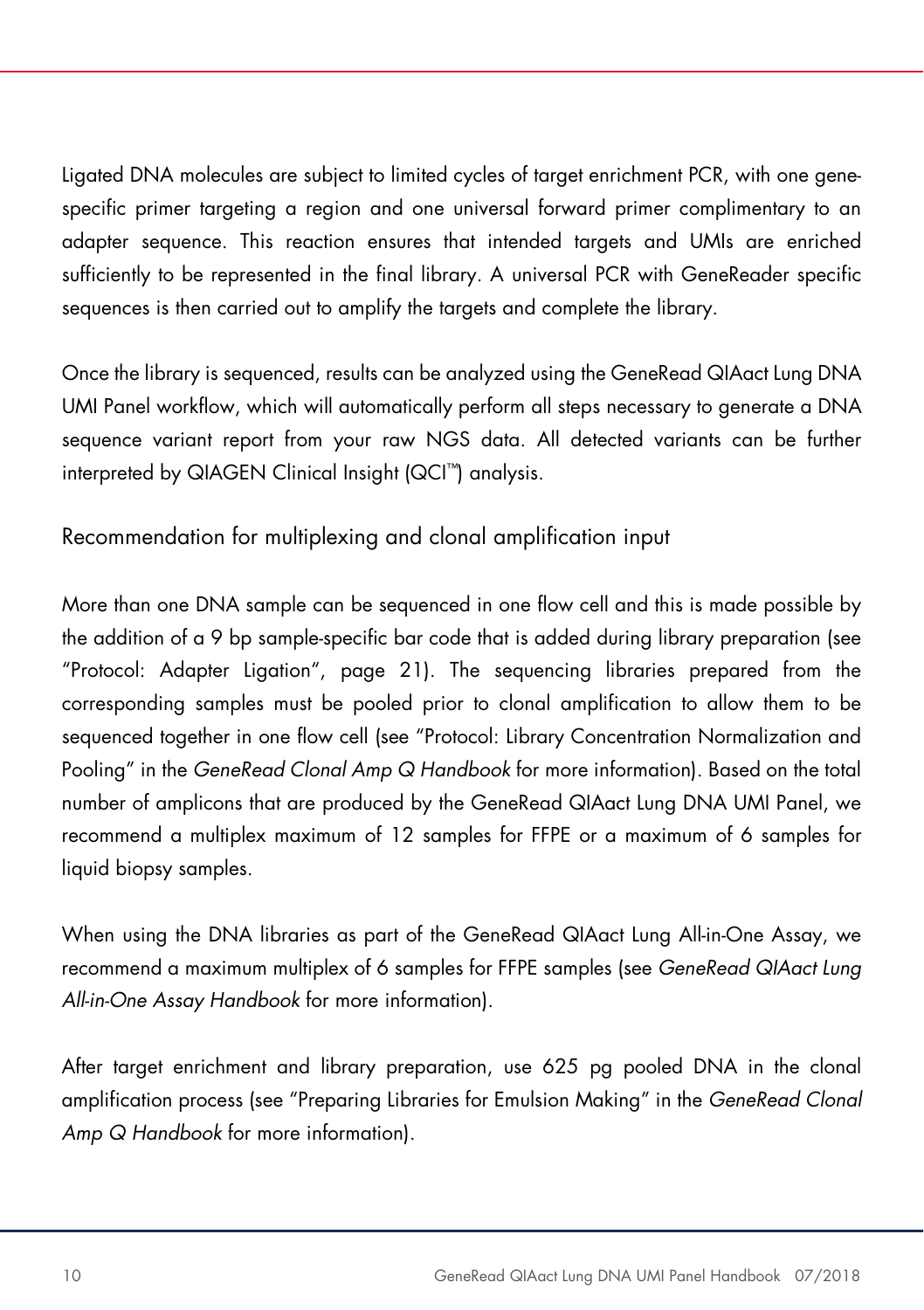### Equipment and Reagents to Be Supplied by User

When working with chemicals, always wear a suitable lab coat, disposable gloves and protective goggles. For more information, consult the appropriate safety data sheets (SDSs), available from the product supplier.

In addition to the QIAact Library Prep and Target Enrichment Reagents and GeneRead QIAact Lung DNA UMI Panel, the following supplies are required:

#### For DNA isolation:

See "Recommended DNA preparation methods", page 13

#### For library construction and targeted enrichment:

High-quality, nuclease-free water

#### IMPORTANT: do not use DEPC-treated water

- 80% ethanol, made fresh
- **•** Microcentrifuge
- 1.5 ml LoBind tubes (Eppendorf<sup>®</sup>)
- 0.2 ml PCR tubes, 96-well PCR plates or PCR strips and caps
- Thermal cycler (e.g., Bio-Rad® C1000™)
- Multichannel pipettor
- Single-channel pipettor
- DNase-free pipet tips and tubes
- **QIAxcel® Advanced instrument (for information, visit www.qiagen.com)**
- QIAxcel DNA High Resolution Kit (QIAGEN cat. no. 929002)
- QX DNA Size Marker 50–800 bp (50 µl) (QIAGEN cat. no. 929561)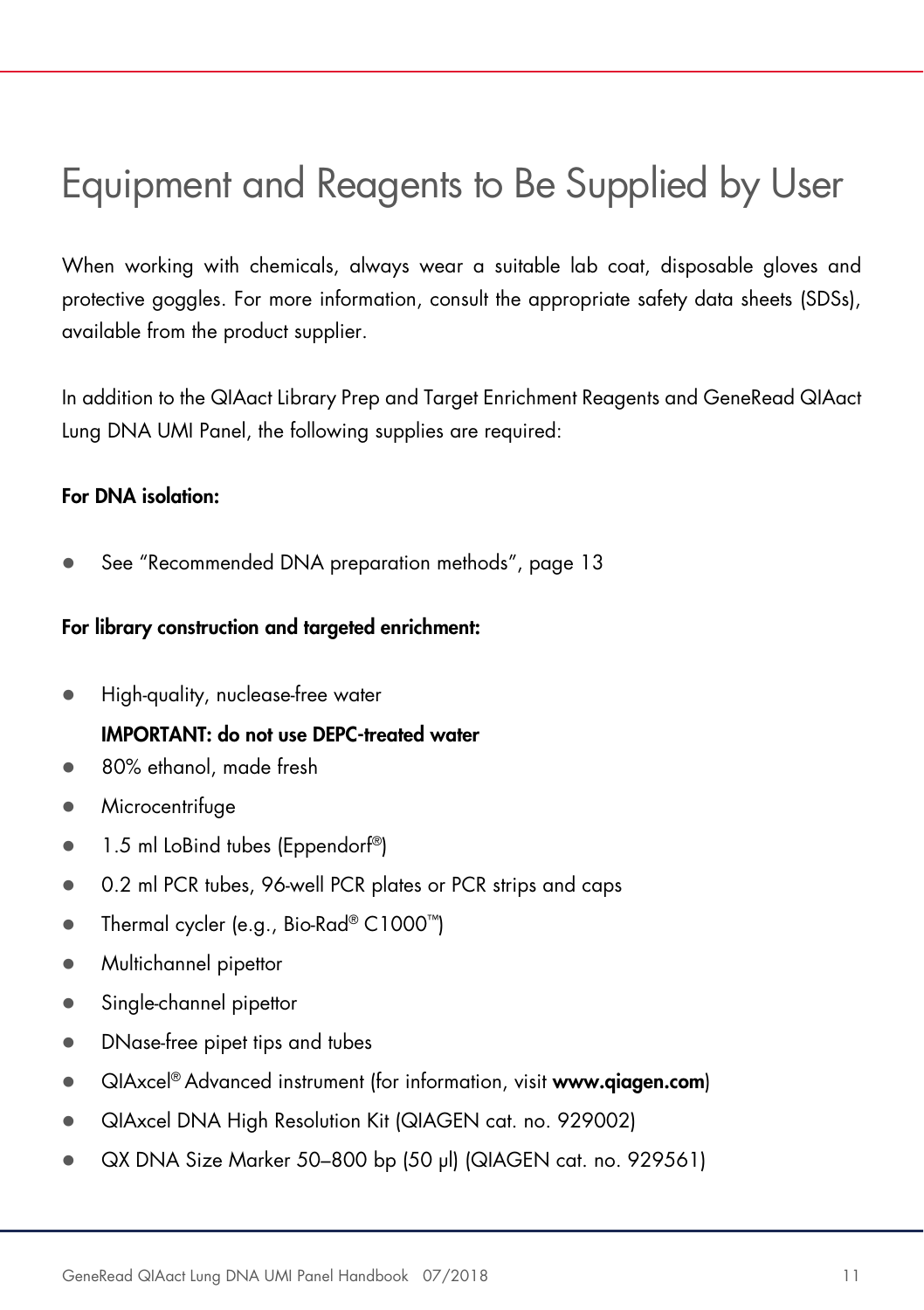- QX Alignment Marker 15 bp/3 kb (1.5 ml) (QIAGEN cat. no. 929522)
- QX Nitrogen Cylinder (x 6) (QIAGEN cat. no. 929705)
- Qubit® 3.0 Fluorometer (Thermo Fisher Scientific cat. no. Q33216) or equivalent
- Qubit dsDNA HS Assay Kit (Thermo Fisher Scientific cat. no. Q32851)
- Qubit assay tubes (e.g., Thermo Fisher Scientific cat. no. Q32856)
- DynaMag™-2 Magnet (Thermo Fisher Scientific cat. no. 12321D)

#### **Optional**

- QIAxpert® System (for information, visit www.qiagen.com)
- Agilent® 2100 Bioanalyzer®
- Agilent High Sensitivity DNA Kit (Agilent cat. no. 5067-4626)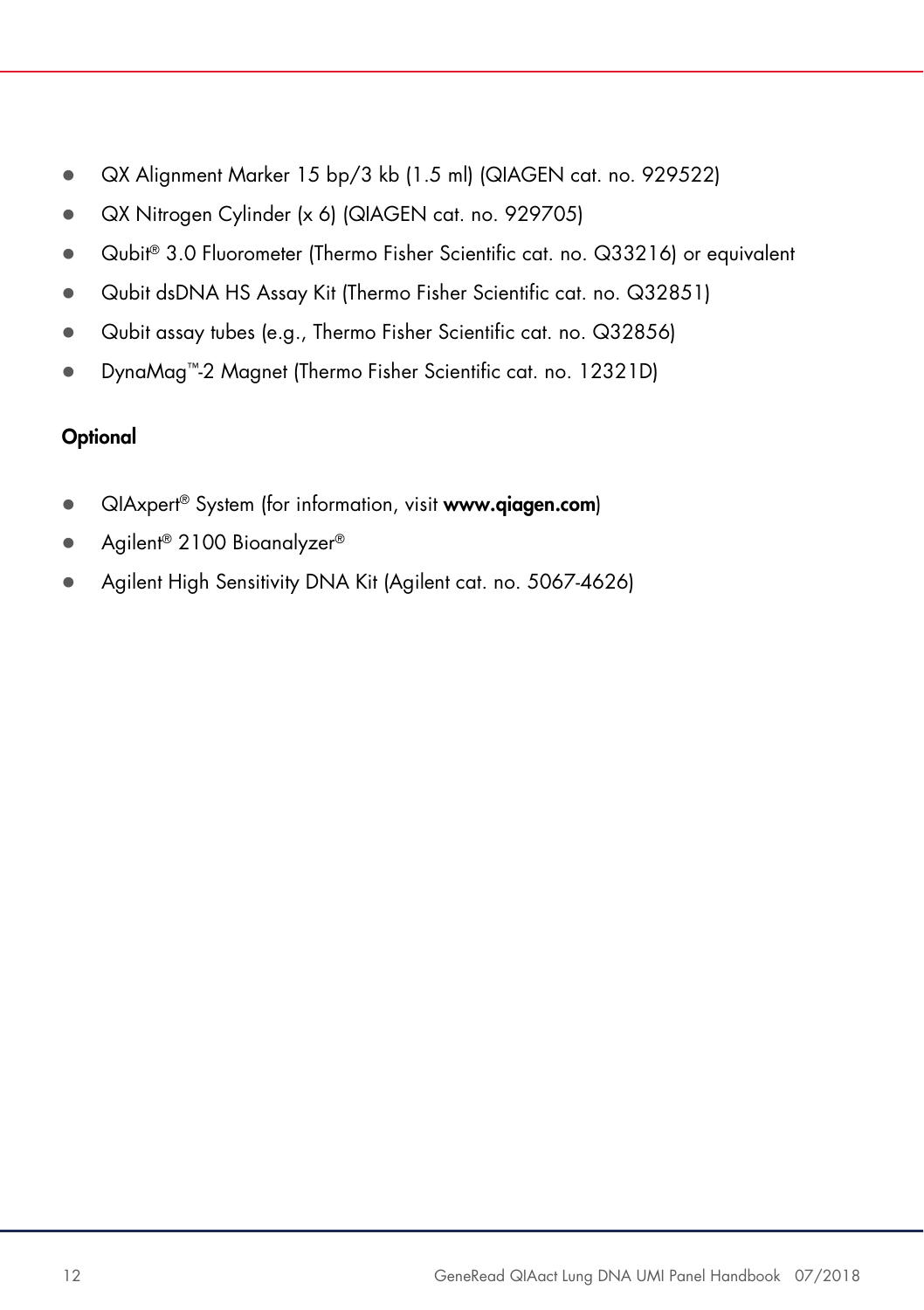### Important Notes

### DNA preparation

Maximizing DNA quality is essential for obtaining good sequencing results

The most important prerequisite for sequence analysis is maximizing the DNA quality of every experimental sample. Therefore, sample handling and DNA isolation procedures are critical to the success of the experiment.

Residual traces of proteins, salts or other contaminants may either degrade the DNA or decrease the efficiency of (if not block completely) the enzyme activities necessary for optimal targeted genome amplification.

Recommended DNA preparation methods

The QIAGEN QIAamp® DNA Mini Kit (cat. no. 51304), GeneRead DNA FFPE Kit (cat. no. 180134), QIAamp Circulating Nucleic Acid Kit (cat. no. 55114) or QS GeneRead DNA FFPE Treatment Kit (cat. no. 185306) in combination with the QIAsymphony DSP DNA Mini Kit (cat. no. 937236) are highly recommended for the preparation of genomic DNA samples from different sample types. Do not omit the recommended RNase treatment step to remove RNA.

For best results, all DNA samples should be resuspended in the recommended buffer or DNasefree 10 mM Tris\* buffer, pH 8.0.

#### IMPORTANT: do not use DEPC-treated water.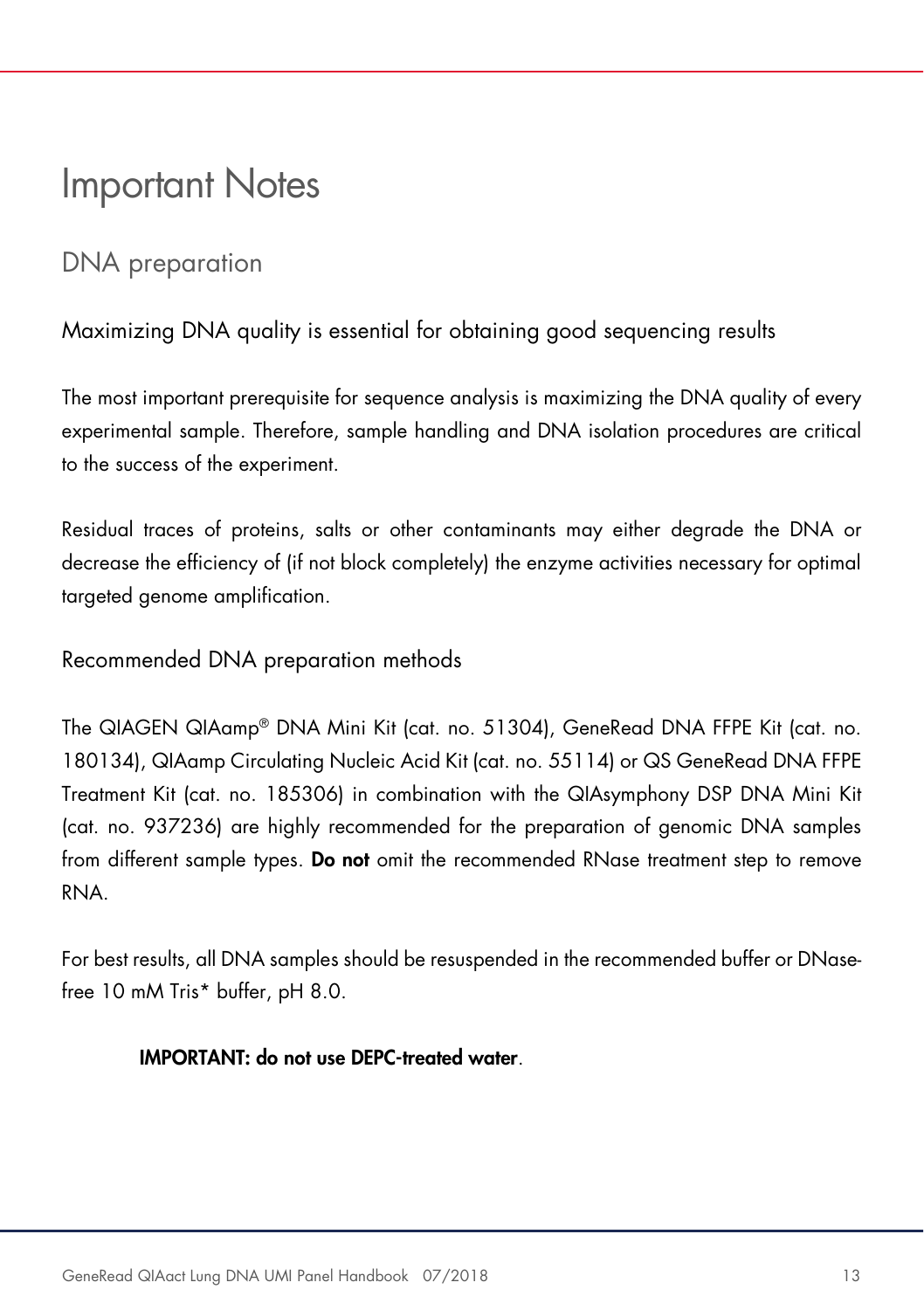Recommended circulating-free DNA preparation method for liquid biopsy samples

Optimal extraction of circulating-free DNA (cfDNA) from plasma samples can be safeguarded by drawing blood into sample collection tubes that provide efficient stabilization of plasma samples (e.g., PAXgene® Blood ccfDNA Tube, QIAGEN cat. no. 768115). To maximize DNA yields, we recommend extraction from 4–5 ml plasma and elution in the lowest volume stated in the *QIAamp Circulating Nucleic Acid Kit Handbook*. Low DNA yields can present challenges, such as providing insufficient input material for detecting low frequency variants.

### DNA quantification

For best results, all DNA samples should also demonstrate consistent quality according to the following criteria:

DNA purity determined by UV spectrophotometry

The purity of DNA should be determined by measuring absorbance in a spectrophotometer such as the QIAxpert System. Prepare dilutions and measure absorbance in 10 mM Tris·Cl\* buffer, pH 8.0. The spectral properties of nucleic acids are highly dependent on pH.

*A*260/*A*<sup>280</sup> ratio should be greater than 1.8.

#### DNA concentration

The concentration of DNA should be determined by fluorometric quantitation using the Qubit 3.0 Fluorometer (Thermo Fisher Scientific cat. no. Q33216). A minimum DNA input of 40 ng is recommended for the GeneRead QIAact Lung DNA UMI Panel†.

<sup>\*</sup> When working with chemicals, always wear a suitable lab coat, disposable gloves and protective goggles. For more information, please consult the appropriate safety data sheets (SDSs), available from the product supplier.

<sup>†</sup> For unknown or lower quality FFPE DNA, an input range of 40–100 ng should be used for optimal performance.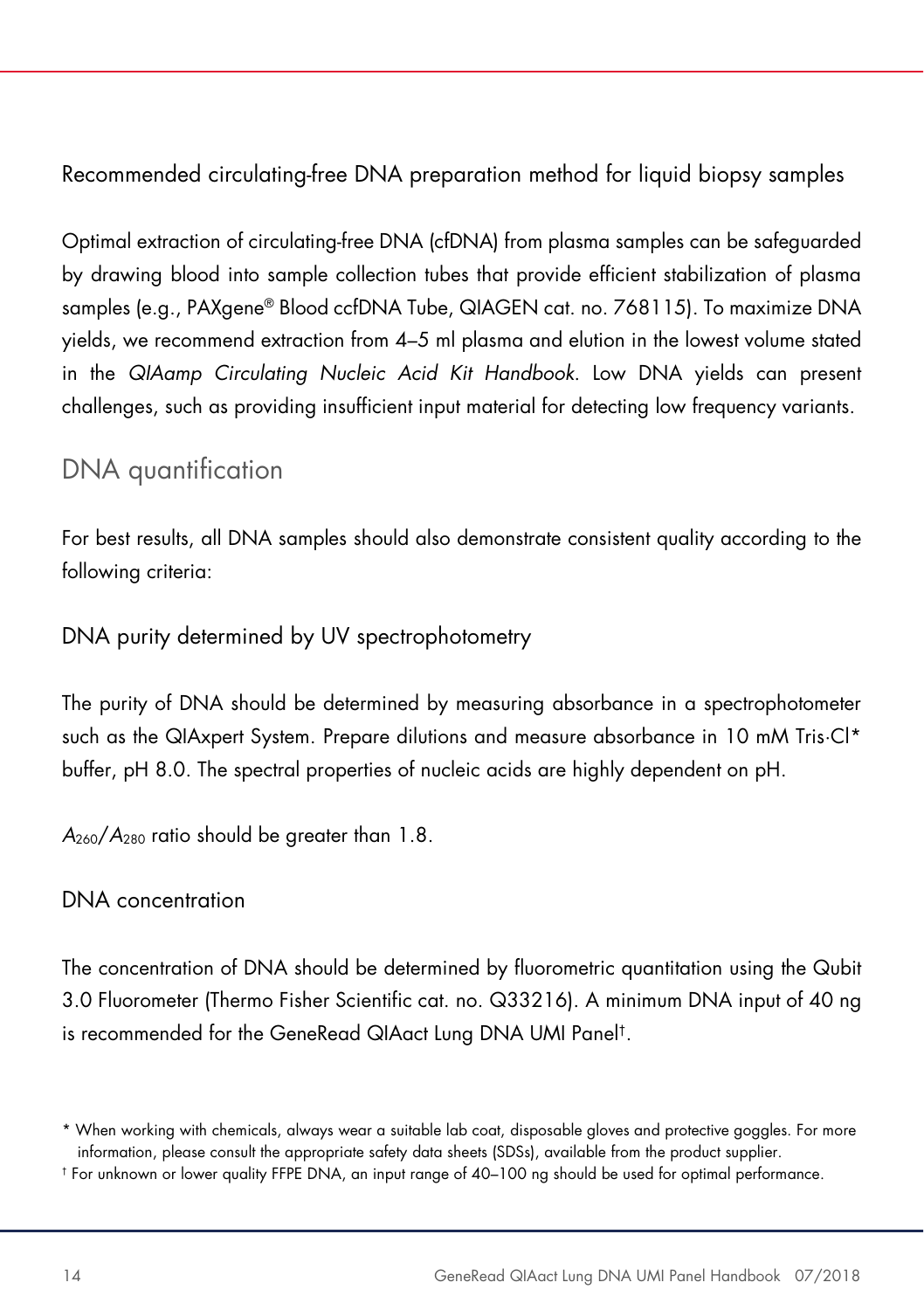#### Automation

The manual cleanup steps described in these instructions can be automated on the QIAcube instrument when FFPE samples are used. Three protocols for automating cleanup are provided in the GeneRead QIAact Panel Cleanup Kit (cat. no. 185446)

- "Protocol: GeneRead QIAact Panel Cleanup 1" describes the cleanup procedure after fragmentation, end repair and adapter ligation.
- "Protocol: GeneRead QIAact Panel Cleanup 2" describes the cleanup procedure after target enrichment PCR.
- "Protocol: GeneRead QIAact Panel Cleanup 3" describes the cleanup procedure after universal library amplification.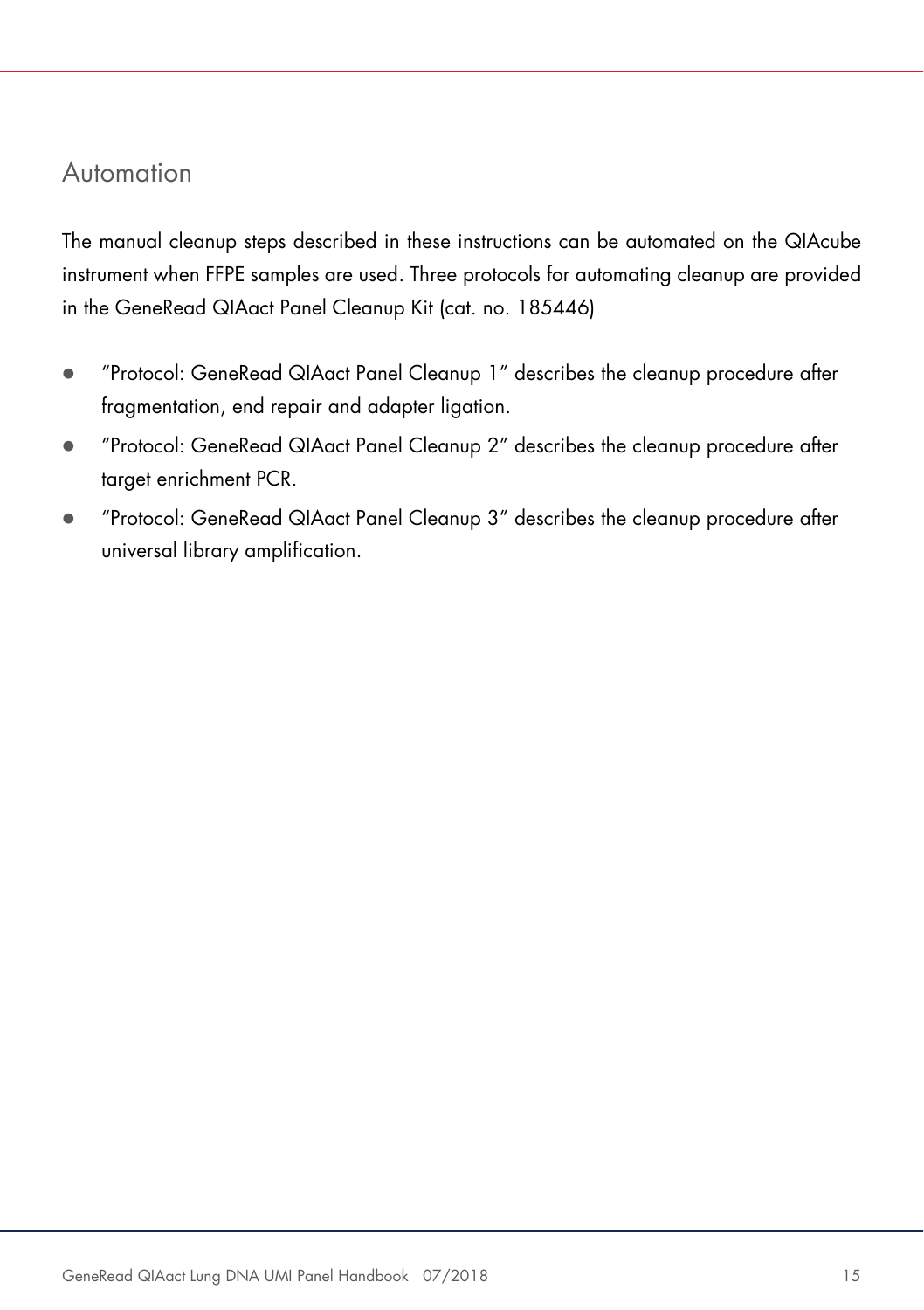# Protocol: Fragmentation, End-repair and Aaddition

#### Important points before starting

- Ensure input DNA is in 10 mM Tris; for example, Buffer EB or Buffer ATE from QIAGEN or low TE (0.1x TE, 0.1 mM EDTA).\*
- Pre-chill thermal cycler to 4°C.

#### Procedure

- 1. If using 40 ng of DNA as input, dilute DNA to 10 ng/ul with nuclease-free water in a LoBind tube.
- 2. For each sample add 4 µl of diluted DNA (40 ng total) for fragmentation to a separate 0.2 ml PCR tube.

Note: If available DNA concentration is below 10  $\frac{ng}{yl}$ , ensure that final DNA input for fragmentation is 40 ng and reduce the volume of nuclease-free water added to the reaction accordingly (see Table 1).

Note: If using 100 ng of DNA as input, dilute DNA to 25 ng/µl with nuclease-free water in a LoBind tube and add 4 µl of diluted DNA.

- 3. Prepare a reaction mixture for fragmentation, end-repair and A-addition according to Table 1. Mix the components well by pipetting up and down 10 times using a pipet set to 50 µl volume.
- 4. Add 16 µl master mix to each 0.2 ml PCR tube containing a separate DNA sample (from step 2). It is important to keep the mixture on ice and mix the components well by pipetting up and down 10 times using a pipet set to 10 µl volume.

<sup>\*</sup> When working with chemicals, always wear a suitable lab coat, disposable gloves, and protective goggles. For more information, please consult the appropriate safety data sheets (SDSs), available from the product supplier.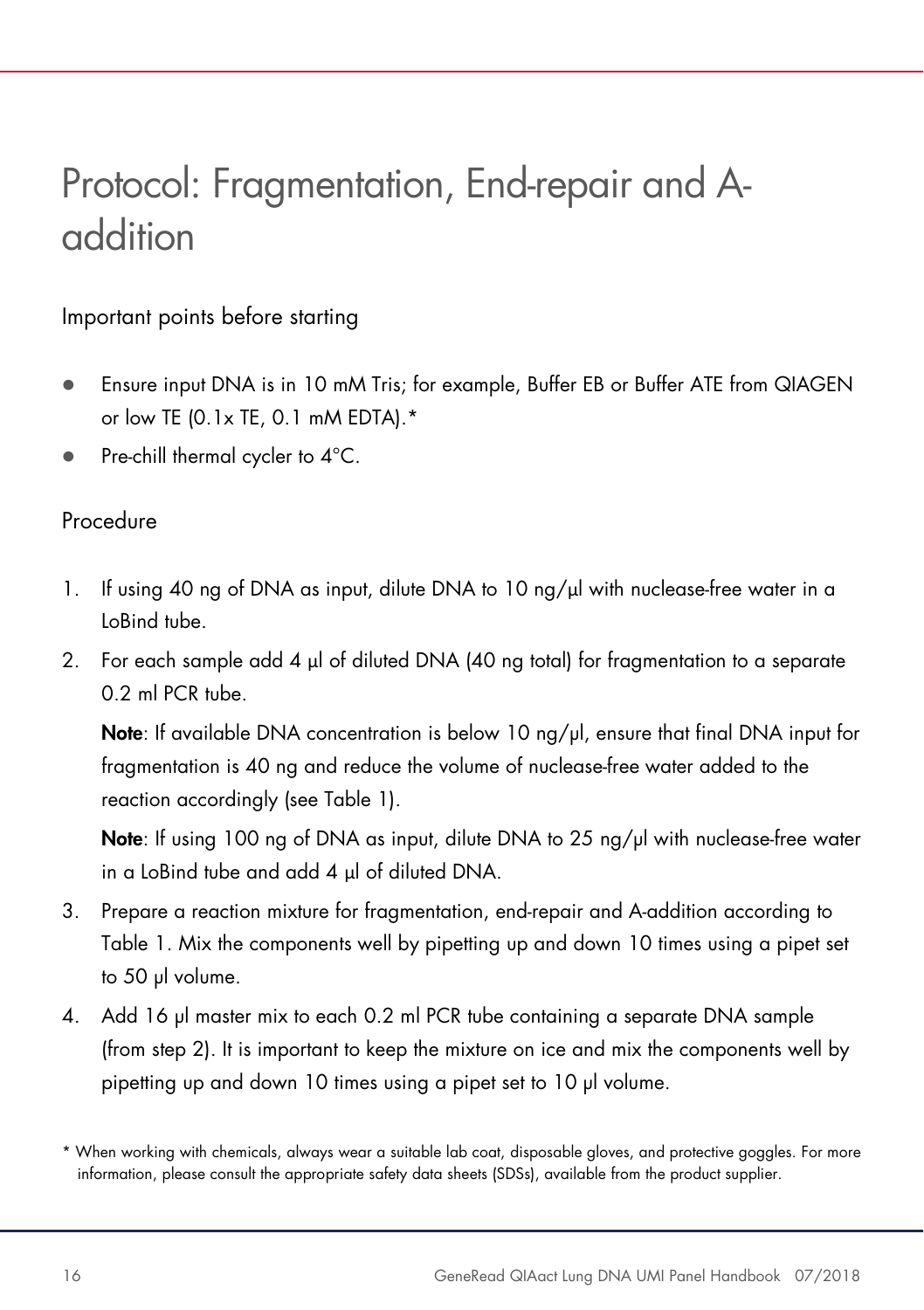|                           | Volume (µl) for number of samples |       |       |
|---------------------------|-----------------------------------|-------|-------|
| Reagent                   |                                   | 6     | 12    |
| <b>DNA</b>                | 4.00                              |       |       |
| Fragmentation Buffer, 10x | 2.50                              | 16.2  | 31.2  |
| <b>FERA Solution</b>      | 0.75                              | 4.9   | 9.4   |
| Nuclease-Free Water       | 12.75                             | 82.9  | 159.4 |
| <b>Total volume</b>       | 20.0                              | 104.0 | 200.0 |

Table 1. Preparation of mixture for fragmentation, end-repair and A-addition

5. Add 5 µl Fragmentation Enzyme Mix to each reaction. Mix well by pipetting up and down 10 times using a pipet set to 15 µl volume.

IMPORTANT: Do not vortex.

IMPORTANT: It is critical to keep the PCR tube or plate on ice for the entire time during reaction setup.

6. Program a thermal cycler according to Table 2. Be sure to use the instrument's heated lid (e.g., set to 103°C).

| Time       | <b>Temperature</b> | Number of cycles |
|------------|--------------------|------------------|
| minute     | $4^{\circ}$ C      |                  |
| 24 minutes | $32^{\circ}$ C     |                  |
| 30 minutes | $72^{\circ}$ C     |                  |
| $\infty^*$ | $4^{\circ}$ C      | Hold             |

\* Samples should not remain at 4°C for prolonged period of time.

- 7. Start the program, then pause it when the thermal cycler block reaches 4°C.
- 8. Transfer the PCR tube to the pre-chilled thermal cycler and resume the cycling program.
- 9. When the thermal cycler program is complete and the sample block has returned to 4°C, remove the samples and place them on ice.
- 10. Immediately proceed to "Protocol: Adapter Ligation", page 18.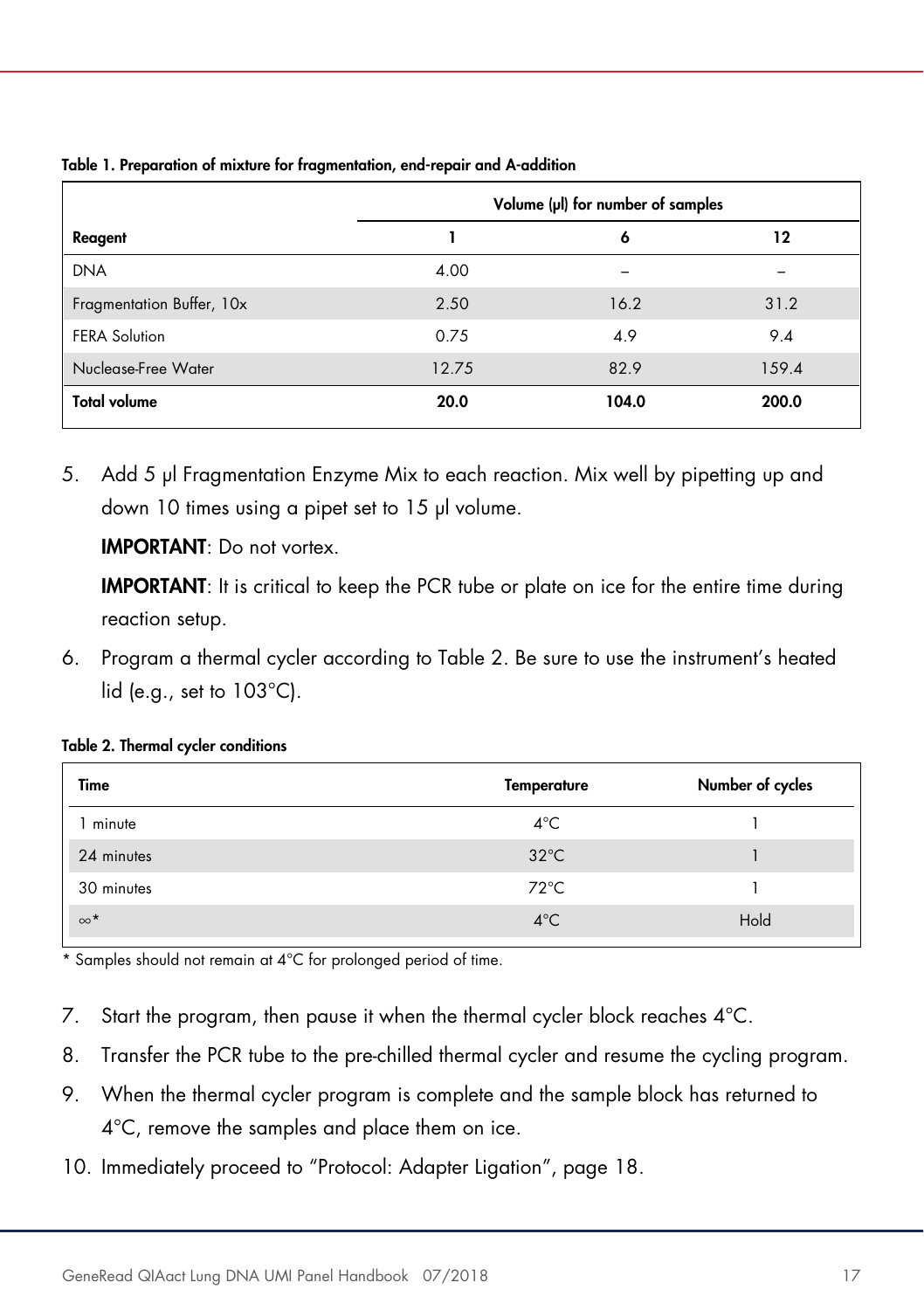### Protocol: Adapter Ligation

#### Procedure

1. Prepare the ligation reaction master mix on ice according to Table 3. Mix well by pipetting up and down 10 times using a pipet set to 50 µl volume.

|                                  | Volume (µI) for number of samples |       |       |  |
|----------------------------------|-----------------------------------|-------|-------|--|
| Reagent                          |                                   | 6     | 12    |  |
| Ligation Buffer, 5x              | 10.0                              | 65.0  | 125.0 |  |
| <b>DNA Ligase</b>                | 5.0                               | 32.5  | 62.5  |  |
| Ligation Solution (PEG6000, 50%) | 7.2                               | 46.8  | 90.0  |  |
| <b>Total volume</b>              | 22.2                              | 144.3 | 277.5 |  |

#### Table 3. Reaction setup for adapter ligation

2. Each QIAact Adapter has a different 9 bp sample-specific bar code. Transfer 2.8 µl of one QIAact Adapter for each sample being prepared into a separate 0.2 ml PCR tube(s).

Note: Only one single QIAact Adapter should be used per ligation reaction. Open only one adapter tube at a time to avoid cross-contamination. It is also recommended to change gloves between each adapter addition to avoid cross-contamination.

- 3. Transfer 25 µl of each fragmentation, end-repair and A-addition product into each 0.2 ml PCR tube(s) which contains an adapter.
- 4. Add 22.2 µl of ligation master mix to each 0.2 ml PCR tube(s) and mix gently by pipetting up and down 7 times with a pipet set to 25 µl. Centrifuge briefly (10–15 seconds), and then place on ice.
- 5. Program the thermal cycler to 20°C.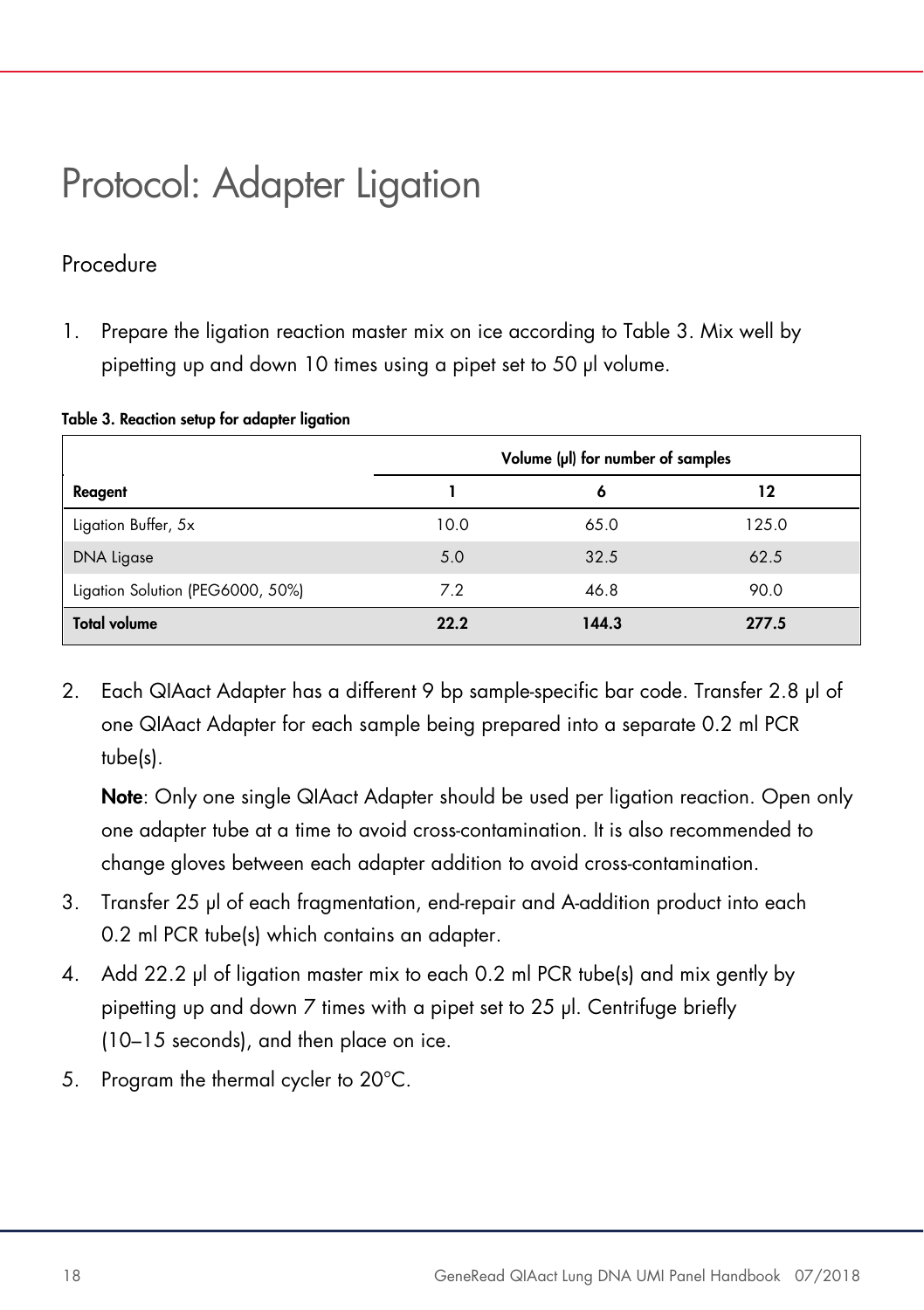- 6. Transfer tube(s) to the thermal cycler and incubate reaction for 15 minutes at 20°C. IMPORTANT: Do not use the heated lid. If it is not possible to disable the heated lid on the thermocycler then leave the lid open.
- 7. After the reaction is complete, place the reactions on ice and proceed to "Protocol: Cleanup of Adapter-ligated DNA with QIAact Beads", page 18.

Note: If reactions are to be stored after ligation, transfer them to a  $-20^{\circ}$ C freezer. Samples are stable for 3 days.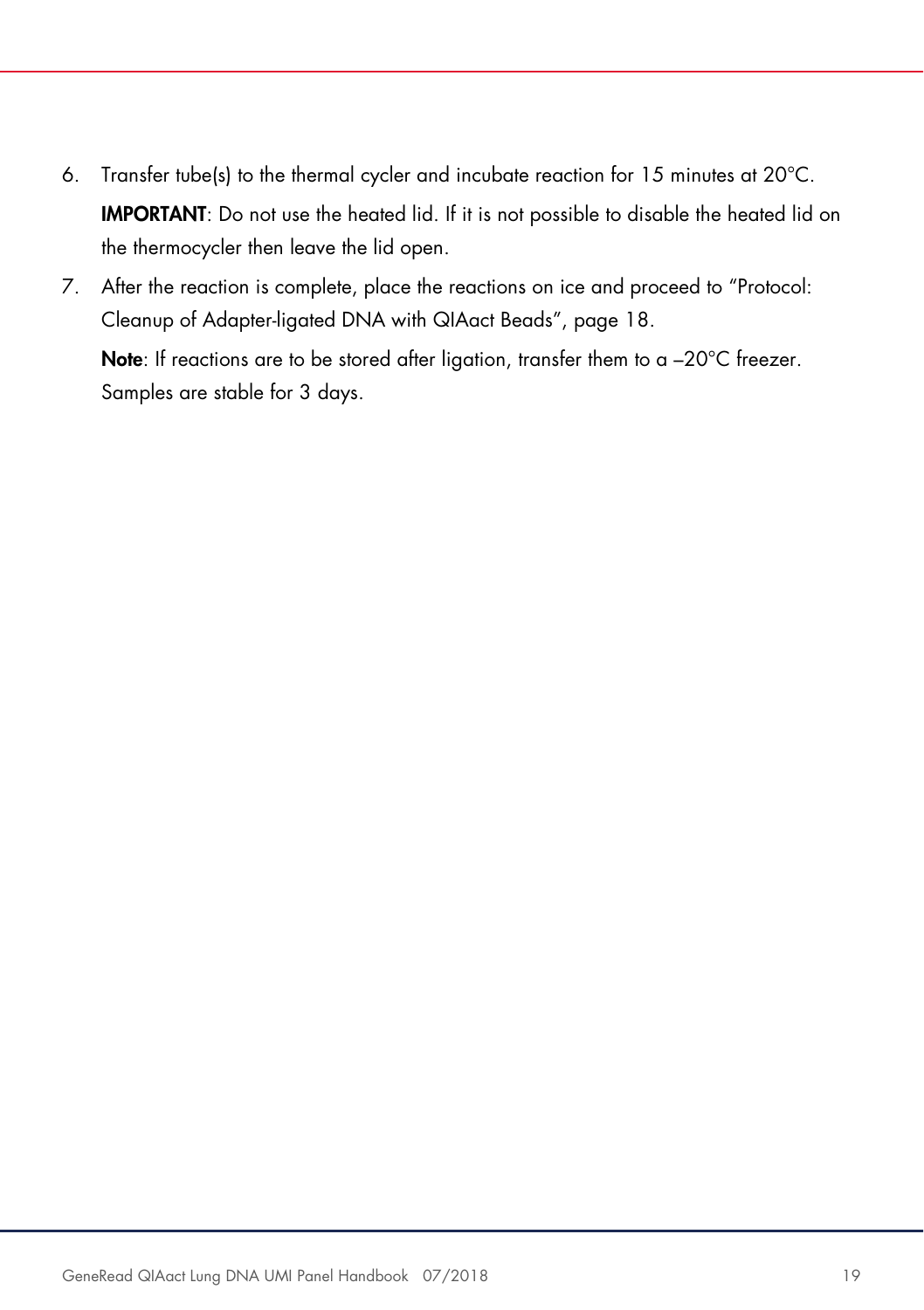### Protocol: Cleanup of Adapter-ligated DNA with QIAact Beads

#### Procedure

1. Let the QIAact Beads come to room temperature (15–25°C) for at least 30 minutes, and vortex thoroughly before use.

Recommendation: Vortex beads for 1 minute at maximum speed.

2. Transfer 50 µl ligation reaction from "Protocol: Adapter Ligation", page 18, to a 1.5 ml LoBind tube. Add nuclease-free water to bring the volume to 100 µl.

Note: The final ligation reaction volume may be less than 50 µl due to evaporation. It is important to measure the ligation reaction volume from "Protocol: Adapter Ligation" and then add the appropriate volume of nuclease-free water to bring the final volume to 100 µl.

- 3. Add 100 µl (1.0x volume) QIAact Beads to 100 µl diluted DNA solution. Mix well by pipetting up and down 10 times using a pipet set to 100 µl. Use a fresh tip for every sample.
- 4. Incubate for 5 minutes at room temperature.
- 5. Place the tube on the magnetic rack for 10 minutes to separate beads from supernatant. After the solution is clear, carefully remove and discard supernatant. Be careful not to disturb the beads, which contain the DNA target.

IMPORTANT: Do not discard the beads.

- 6. Completely remove residual supernatant (it is recommended to use a 10 µl tip to aspirate the trace amount of residual supernatant after the first aspiration).
- 7. Add 200 µl freshly made 80% ethanol to the tube while it is on the magnetic rack. Rotate the tube 180° on the magnetic rack four times, shifting the position of the pellet, to wash the beads. Once complete wait until solution is clear (2–3 minutes). Completely remove ethanol.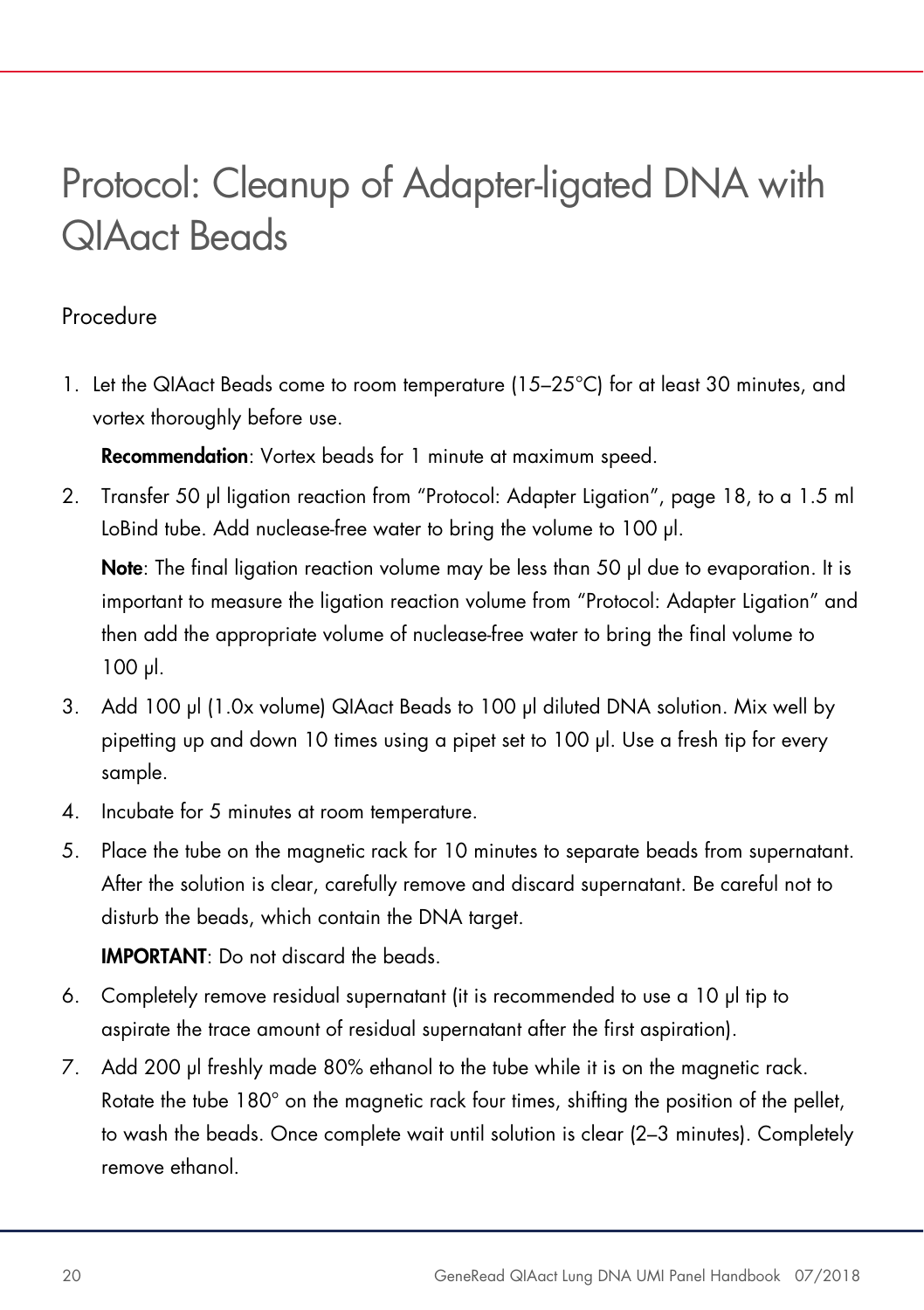- 8. Repeat previous step once.
- 9. After completely removing the ethanol close the tube lid.
- 10. Remove tube from the magnetic rack and centrifuge briefly (10–15 seconds).
- 11. Replace the tube on the magnetic rack and wait until solution is clear (2–3 minutes). Open lid and then use a 10 µl tip to remove any residual ethanol. Keeping the tube lid open, air dry the beads for up to 10 minutes on the rack.

Note: Avoid over drying the beads. As drying depends on temperature and air flow, the drying time may vary. Adapt the drying time until the beads are no longer shiny but do not appear cracked.

Note: The beads in different tubes may dry at different rates. Once the beads in a tube are dry, close the tube lid to avoid over drying.

- 12. Elute DNA from beads into 52 µl nuclease-free water. Mix well by pipetting up and down 10 times using a pipet set to 25 µl. Use a fresh tip for every sample. Place the tube on the rack until solution is clear (5–10 minutes).
- 13. Transfer 50 µl supernatant to a clean 1.5 ml tube.
- 14. Add 50 µl (1.0x volume) QIAact Beads to 50 µl DNA solution from previous step. Mix well by pipetting up and down 10 times using a pipet set to 50 µl. Use a fresh tip for every sample.
- 15. Incubate for 5 minutes at room temperature.
- 16. Place the tube on the magnetic rack for 10 minutes to separate beads from supernatant. After the solution is clear, carefully remove and discard supernatant. Be careful not to disturb the beads, which contain the DNA target.

IMPORTANT: Do not discard the beads.

- 17. Completely remove residual supernatant (it is recommended to use a 10 µl tip to aspirate the trace amount of residual supernatant after the first aspiration).
- 18. Add 200 µl freshly made 80% ethanol to the tube while it is on the magnetic rack. Rotate the tube 180° on the magnetic rack four times, shifting the position of the pellet,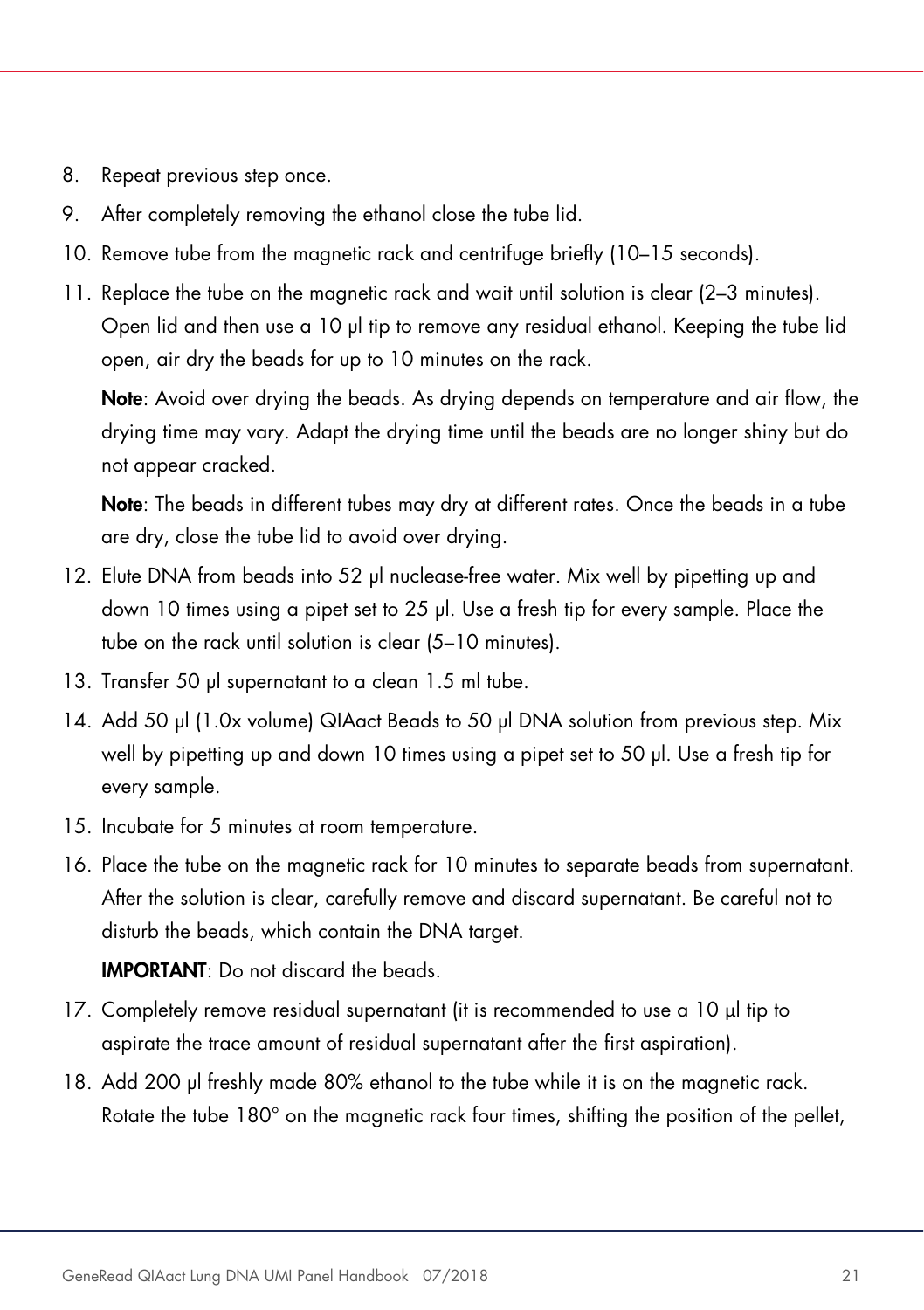to wash the beads. Once complete, wait until the solution is clear (2–3 minutes). Completely remove ethanol.

- 19. Repeat previous step once.
- 20. After completely removing the ethanol close the tube lid.
- 21. Remove the tube from the magnetic rack and centrifuge briefly (10–15 seconds).
- 22. Replace the tube on the magnetic rack and wait until solution is clear (2–3 minutes). Open the lid and then use a 10 µl tip to remove any residual ethanol. Keeping the tube lid open, air dry the beads for up to 10 minutes on the rack.

Note: Avoid over drying the beads. As drying depends on temperature and air flow, the drying time may vary. Adapt the drying time until the beads are no longer shiny but do not appear cracked. Ethanol carryover can affect enrichment PCR efficiency in the target enrichment PCR.

Note: The beads in different tubes may dry at different rates. Once the beads in a tube are dry, close the tube lid to avoid over drying.

- 23. Elute DNA from beads in 22 µl nuclease-free water. Mix well by pipetting up and down 10 times using a pipet set to 15 µl. Use a fresh tip for every sample. Place the tube on the magnetic rack until solution is clear (5–10 minutes).
- 24. Prepare two sets of 0.2 ml PCR tubes: one for the forward target enrichment PCR and one for the reverse target enrichment PCR.
- 25. From each 1.5 ml LoBind tube, transfer 9.4 µl supernatant to each of two PCR tubes: one for the forward target enrichment PCR and one for the reverse target enrichment PCR. Proceed to "Protocol: Target Enrichment PCR", page 23.

Note: If reactions are to be stored following the QIAact Beads cleanup protocol, transfer them to a –20°C freezer. Samples are stable for up to 3 days.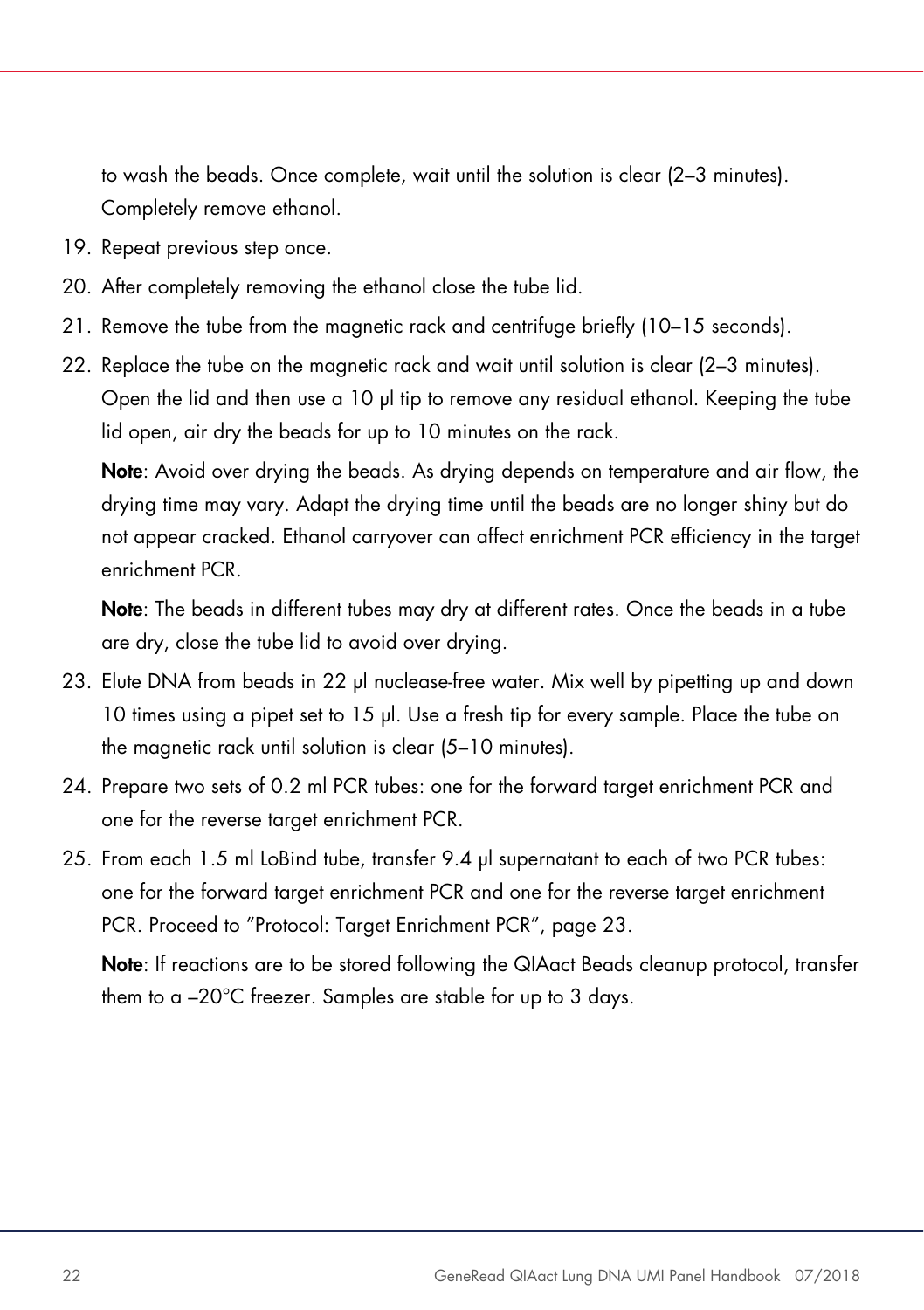### Protocol: Target Enrichment PCR

#### Procedure

1. Prepare the master mixes according to Table 4 and Table 5 in separate 1.5 ml LoBind tubes. Mix well by pipetting up and down 10 times using a pipet set to 30 µl volume.

|  |  |  | Table 4. Preparing the reaction for forward target enrichment PCR |  |  |  |  |  |
|--|--|--|-------------------------------------------------------------------|--|--|--|--|--|
|--|--|--|-------------------------------------------------------------------|--|--|--|--|--|

|                                                               | Volume (µl) for number of samples |      |       |  |
|---------------------------------------------------------------|-----------------------------------|------|-------|--|
| Reagent                                                       |                                   | 6    | 12    |  |
| DNA library (from Adapter-ligated DNA QIAact<br>Bead cleanup) | 9.4                               |      |       |  |
| TEPCR Buffer, 5x                                              | 4.0                               | 26.0 | 50.0  |  |
| GeneRead QIAact Lung DNA UMI Panel Forward<br>Primers         | 5.0                               | 32.5 | 62.5  |  |
| GeneReader TE-PCR Primer                                      | 0.8                               | 5.2  | 10.0  |  |
| HotStarTag DNA Polymerase                                     | 0.8                               | 5.2  | 10.0  |  |
| <b>Total volume</b>                                           | 20.0                              | 68.9 | 132.5 |  |

#### Table 5. Preparing the reaction for reverse target enrichment PCR

|                                                               | Volume (µI) for number of samples |       |       |  |
|---------------------------------------------------------------|-----------------------------------|-------|-------|--|
| Reagent                                                       |                                   | 6     | 12    |  |
| DNA library (from Adapter-ligated DNA QIAact<br>Bead cleanup) | 9.4                               |       |       |  |
| TEPCR Buffer, 5x                                              | 4.0                               | 26.0  | 50.0  |  |
| GeneRead QIAact Lung DNA UMI Panel Reverse<br>Primers         | 5.0                               | 32.5  | 62.5  |  |
| GeneReader TE-PCR Primer                                      | 0.8                               | 5.2.0 | 10.0  |  |
| HotStarTag DNA Polymerase                                     | 0.8                               | 5.2.0 | 10.0  |  |
| <b>Total volume</b>                                           | 20.0                              | 68.9  | 132.5 |  |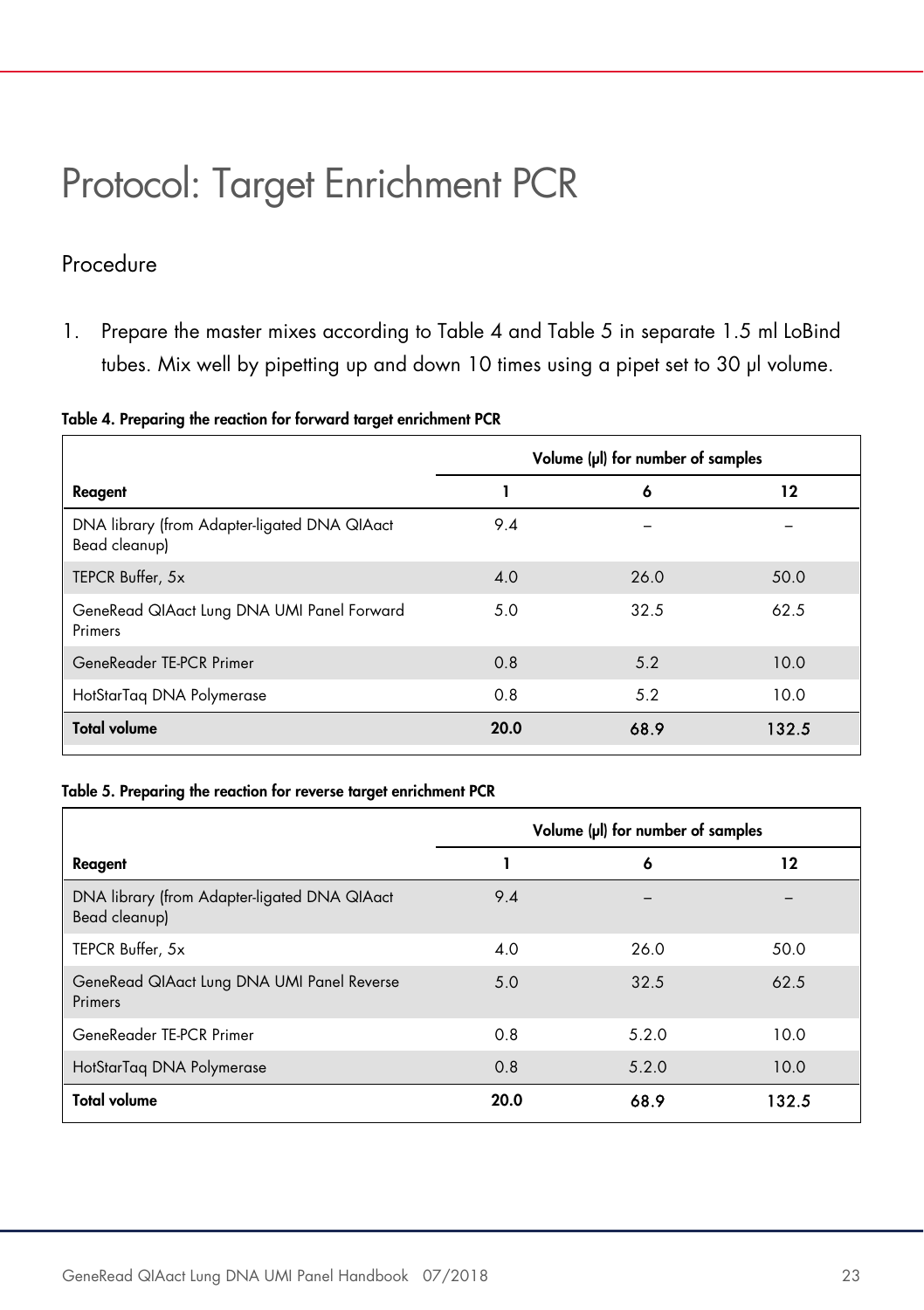- 2. Add 10.6 µl of master mix from either Table 4 or Table 5 to the corresponding 0.2 ml PCR tube(s) containing the purified DNA library from the previous section. Mix gently by pipetting up and down 7 times with a pipet set to 10 µl, centrifuge briefly (10–15 seconds).
- 3. Set up the thermal cycler using the cycling conditions provided in Table 6. IMPORTANT: Ensure the heated lid on the thermal cycler is turned on for the PCR.

| Time                     | <b>Temperature</b>     | Number of cycles         |
|--------------------------|------------------------|--------------------------|
| 13 minutes<br>2 minutes  | 95°C<br>98°C           | 1 (initial denaturation) |
| 15 seconds<br>10 minutes | 98°C<br>$68^{\circ}$ C | 8                        |
| 5 minutes                | $72^{\circ}$ C         |                          |
| 5 minutes*               | $4^{\circ}$ C          |                          |
| $\infty$                 | $4^{\circ}$ C          | Hold                     |

Table 6. Cycling conditions for target enrichment PCR

\* Samples must be held at 4°C for at least 5 minutes.

4. When the reaction is complete, place the reactions on ice and proceed to "Protocol: Cleanup of Target Enrichment PCR with QIAact Beads", page 25.

Note: If reactions are to be stored after target enrichment, transfer them to a -20°C freezer. Samples are stable for up to 3 days.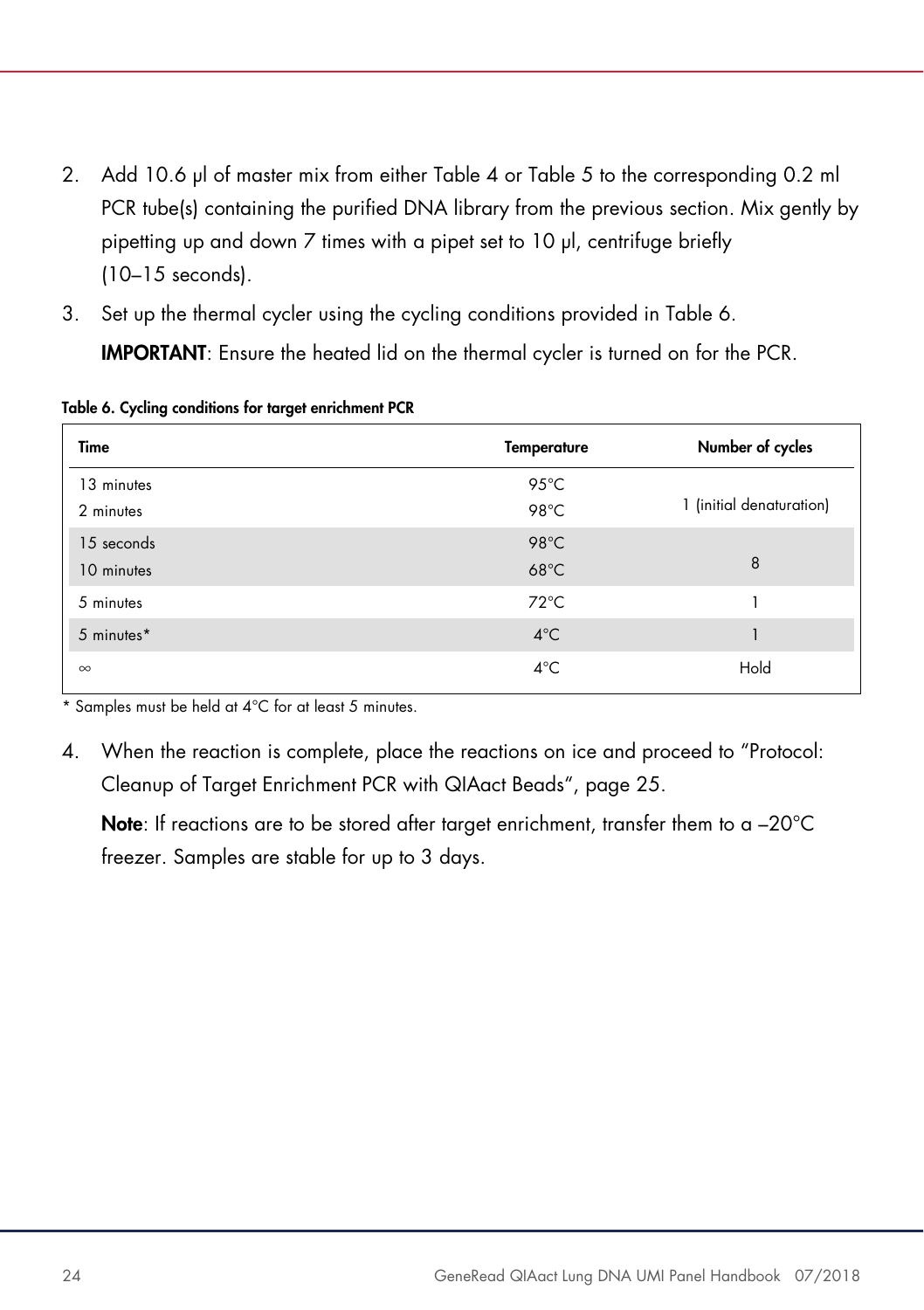### Protocol: Cleanup of Target Enrichment PCR with QIAact Beads

#### Procedure

1. Let the QIAact Beads come to room temperature (15–25°C) for at least 30 minutes and vortex thoroughly before use.

Recommendation: Vortex beads for 1 minute at maximum speed.

2. Pulse-centrifuge the Forward and Reverse PCRs from "Protocol: Target Enrichment PCR", page 23, and combine them in a 1.5 ml LoBind tube. Add nuclease-free water to bring the volume to 100 µl.

Note: The combined PCR volume may be less than 40 µl due to evaporation. It is important to measure the combined PCR volume from "Protocol: Target Enrichment PCR" and then add the appropriate volume of nuclease-free water to bring the final volume to 100 µl.

- 3. Add 100 µl (1.0x volume) QIAact Beads to 100 µl diluted PCR solution. Mix well by pipetting up and down 10 times using a pipet set to 100 µl. Use a fresh tip for every sample. Incubate for 5 minutes at room temperature.
- 4. Place the tube on the magnetic rack for 10 minutes to separate beads from supernatant. Carefully remove and discard supernatant. Be careful not to disturb the beads, which contain the DNA target.

IMPORTANT: Do not discard the beads.

- 5. Completely remove residual supernatant (it is recommended to use a 10 µl tip to aspirate the trace amount of residual supernatant after the first aspiration).
- 6. Add 200 µl fresh 80% ethanol to the tube while it is on the magnetic rack. Rotate the tube 180° on the magnetic rack four times, shifting the position of the pellet, to wash the beads. Once complete wait, until the solution is clear (2–3 minutes). Completely remove ethanol with a 200 µl pipet tip.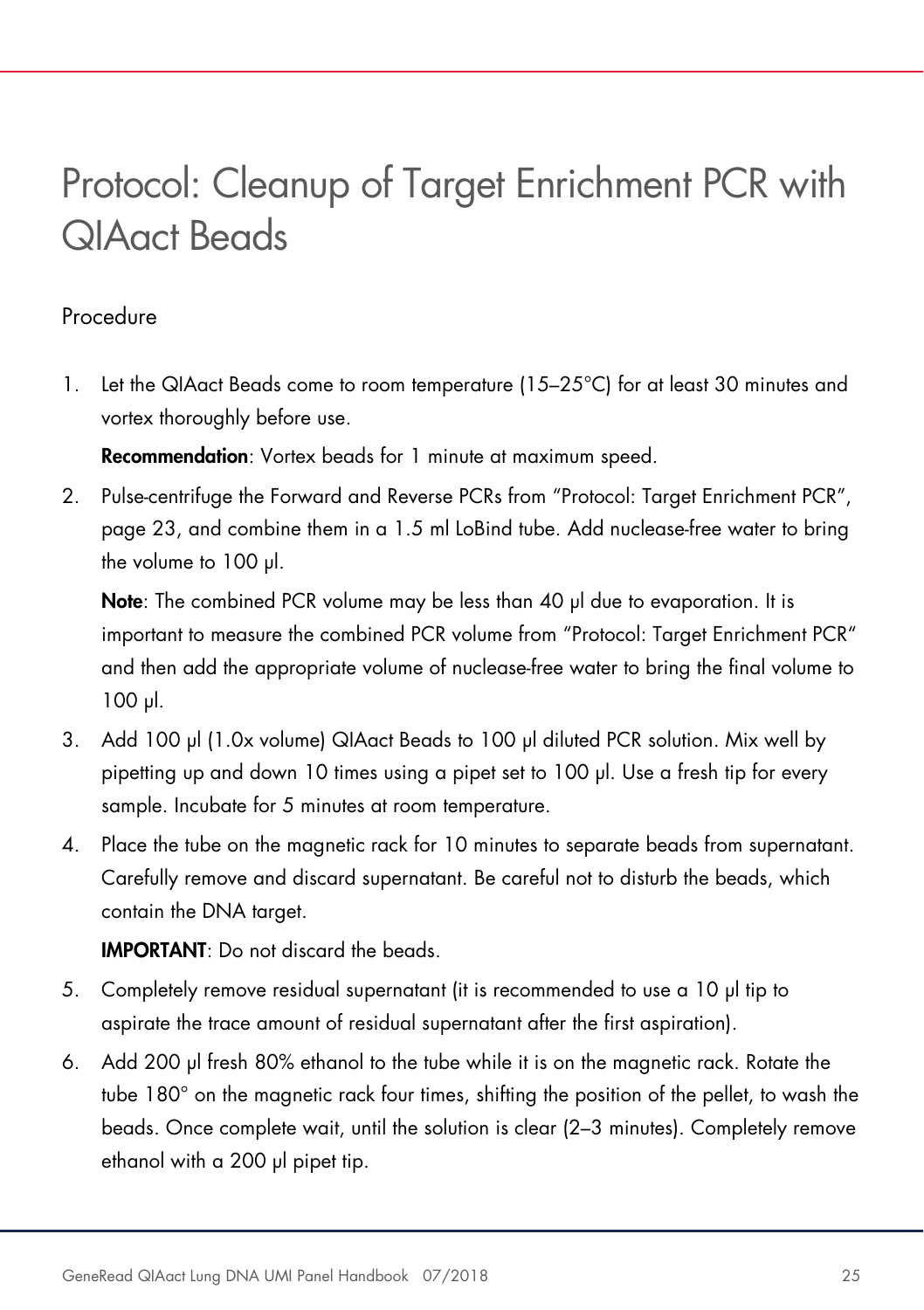- 7. Repeat previous step once.
- 8. After completely removing the ethanol, close the tube lid.
- 9. Remove the tube from the magnetic rack and centrifuge briefly (10–15 seconds).
- 10. Replace the tube on the magnetic rack and wait until the solution is clear (2–3 minutes). Open the lid, and use a 10 µl tip to remove any residual ethanol. Keeping the tube lid open, air dry the beads for up to 10 minutes on the rack.

Note: Avoid over drying the beads. As drying depends on temperature and air flow, the drying time may vary. Adapt the drying time until the beads are no longer shiny but do not appear cracked. Ethanol carryover can affect PCR efficiency in the universal PCR.

Note: The beads in different tubes may dry at different rates. Once the beads in a tube are dry, close tube the lid to avoid over drying.

11. Elute DNA from beads in 16 µl nuclease-free water. Mix well by pipetting up and down 10 times using a pipet set to 8 µl. Use a fresh tip for every sample. Place on the magnetic rack until the solution is clear (5–10 minutes). Transfer 13.4 µl supernatant to a clean 0.2 ml PCR tube. Proceed to "Protocol: Universal PCR Amplification", page 27.

**Note:** If reactions are to be stored, transfer them to a  $-20^{\circ}$ C freezer. Samples are stable for up to 3 days.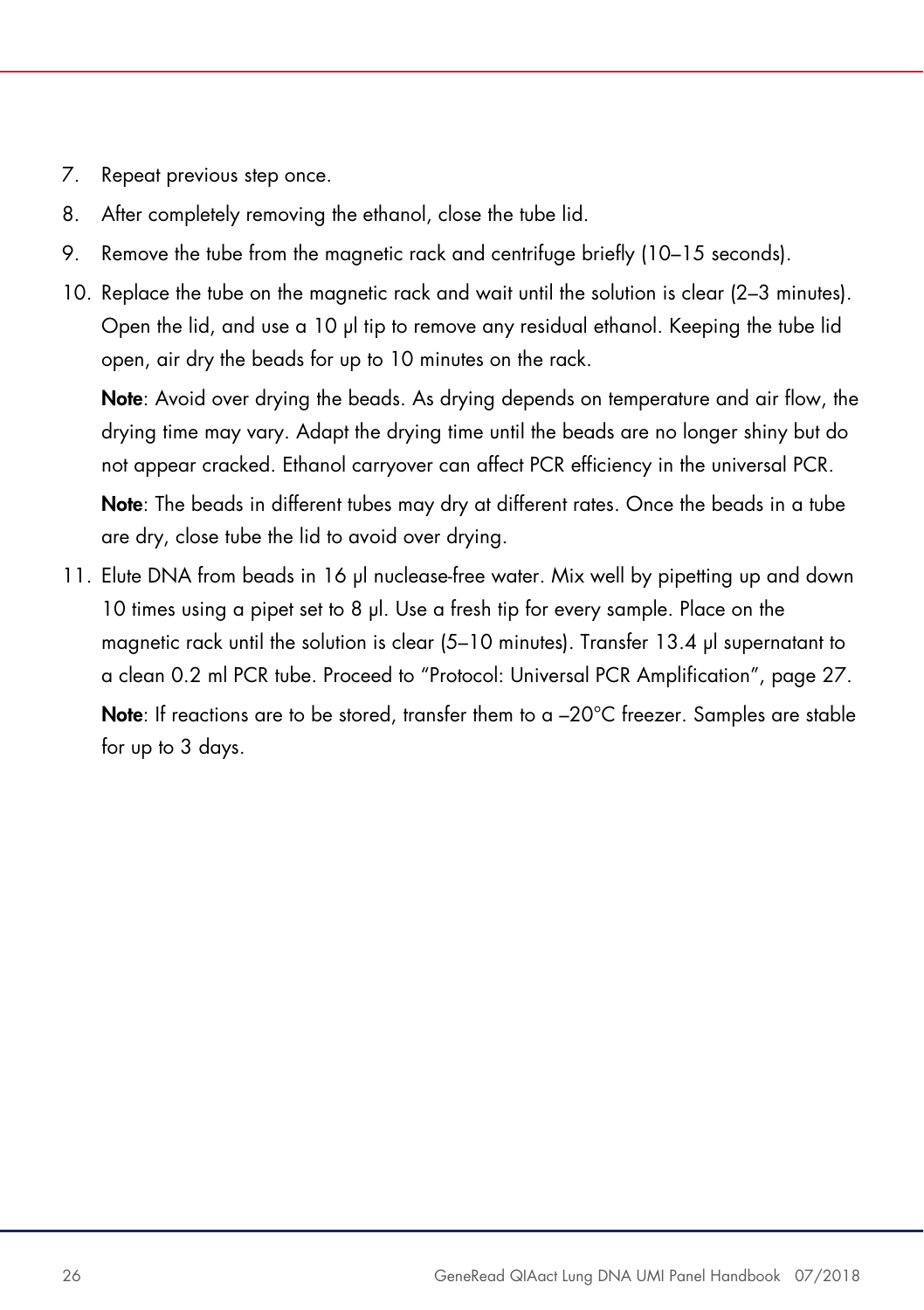### Protocol: Universal PCR Amplification

#### Procedure

1. Prepare the master mix in a 1.5 ml LoBind tube according to Table 7.

|  |  |  | Table 7. Preparing the reaction for universal PCR amplification |
|--|--|--|-----------------------------------------------------------------|
|--|--|--|-----------------------------------------------------------------|

|                                                                                                   | Volume (µl) for number of samples |      |      |
|---------------------------------------------------------------------------------------------------|-----------------------------------|------|------|
| Reagent                                                                                           | ī                                 | 6    | 12   |
| Enriched DNA<br>(from "Protocol:<br>Cleanup of Target<br>Enrichment PCR<br>with QIAact<br>Beads") | 13.4                              |      |      |
| UPCR Buffer, 5x                                                                                   | 4.0                               | 26.0 | 50.0 |
| GeneReader<br>Universal PCR<br>Primer A                                                           | 0.8                               | 5.2  | 10.0 |
| GeneReader<br>Universal PCR<br>Primer B                                                           | 0.8                               | 5.2  | 10.0 |
| HotStarTag DNA<br>Polymerase                                                                      | 1.0                               | 6.5  | 12.5 |
| <b>Total volume</b>                                                                               | 20.0                              | 42.9 | 82.5 |

- 2. Add 6.6 µ of the master mix from Table 7 to the 0.2 ml PCR tube(s) containing the enriched DNA from the previous section. Mix gently by pipetting up and down 7 times with a pipet set to 10 µl, and centrifuge briefly (10–15 seconds).
- 3. Set up the thermal cycler using the cycling conditions provided in Table 8. IMPORTANT: Ensure the heated lid on the thermal cycler is turned on for the PCR.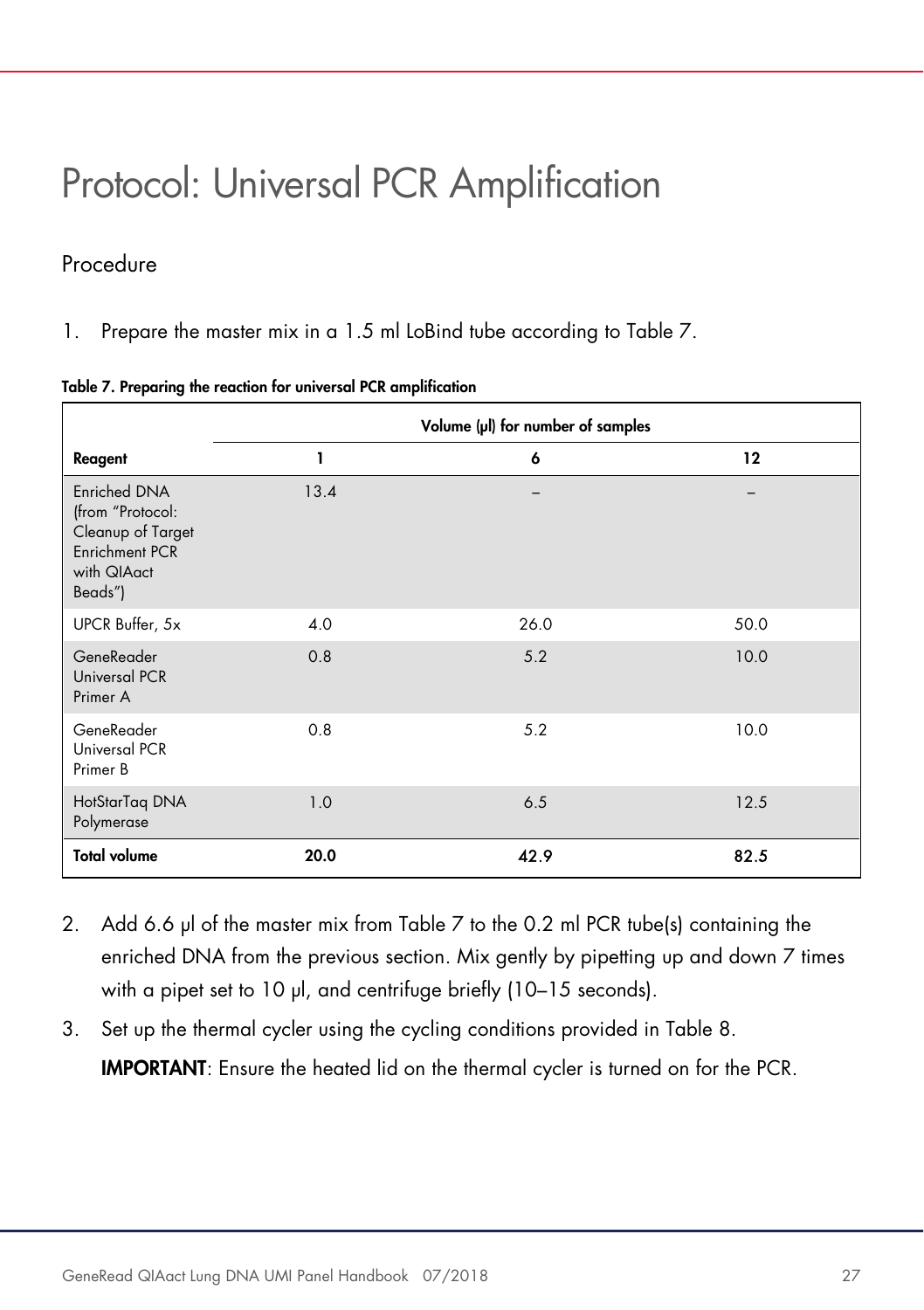Table 8. Cycling conditions for universal PCR amplification

| Time                    | <b>Temperature</b>     | Number of cycles         |
|-------------------------|------------------------|--------------------------|
| 13 minutes<br>2 minutes | 95°C<br>98°C           | 1 (initial denaturation) |
| 15 seconds<br>2 minutes | 98°C<br>$60^{\circ}$ C | 21                       |
| 5 minutes               | $72^{\circ}$ C         |                          |
| 5 minutes*              | $4^{\circ}$ C          |                          |
| $\infty$                | $4^{\circ}$ C          | Hold                     |

\* Samples must be held at 4°C for at least 5 minutes.

4. When the reaction is complete, place the reactions on ice and proceed to "Protocol: Cleanup of Universal PCR with QIAact Beads", page 29.

Note: If reactions are to be stored after universal PCR amplification, transfer them to a -20°C freezer. Samples are stable for 3 days.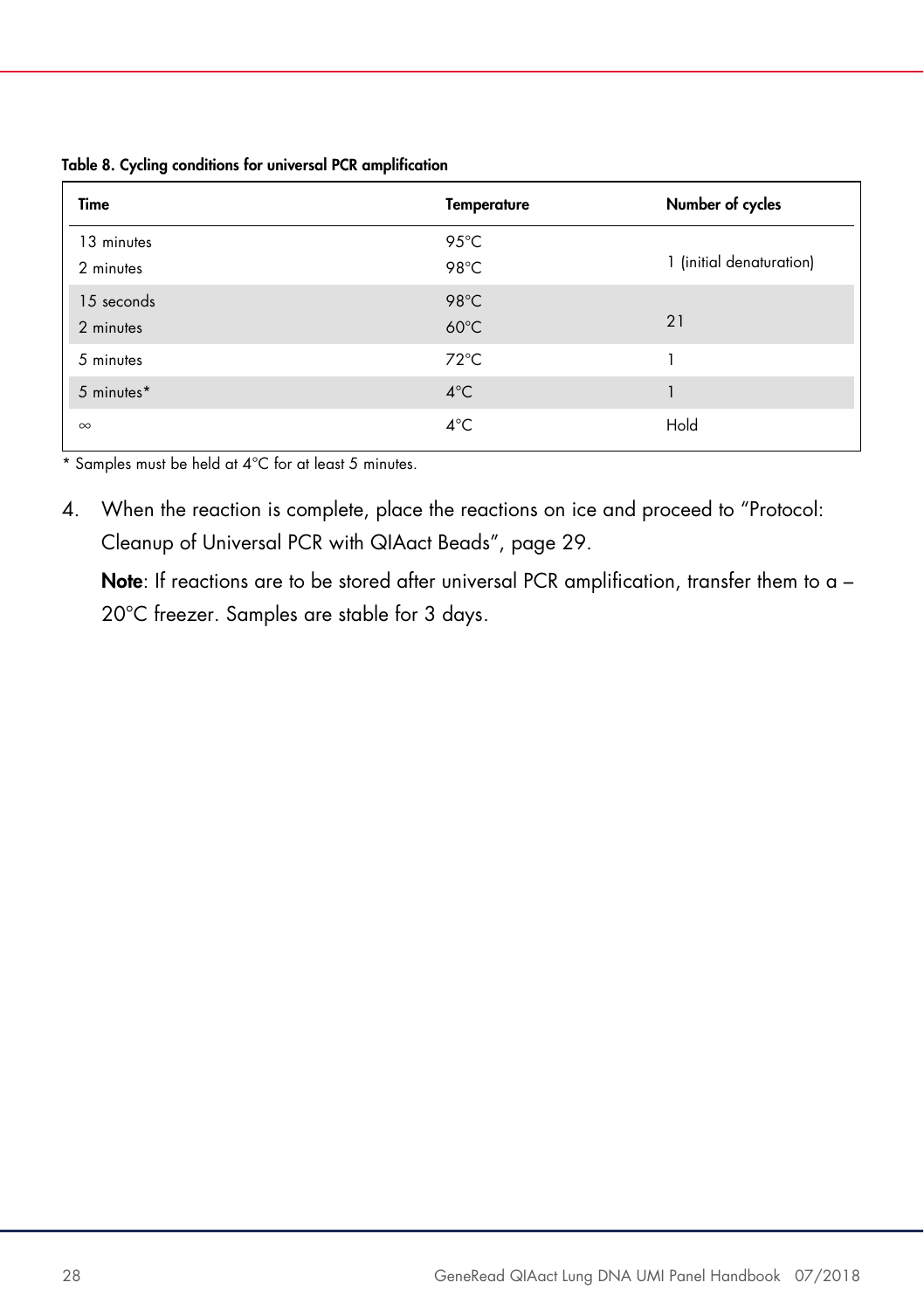### Protocol: Cleanup of Universal PCR with QIAact **Beads**

#### Procedure

1. Let the QIAact Beads come to room temperature (15–25°C) for at least 30 minutes and vortex thoroughly before use.

Recommendation: Vortex for 1 minute at maximum speed.

2. Transfer 20 µl PCR from "Protocol: Universal PCR Amplification", page 27, to a 1.5 ml LoBind tube. Add nuclease-free water to bring the volume to 100 µl.

Note: The PCR volume may be less than 20 µl due to evaporation. It is important to measure the PCR volume from "Protocol: Universal PCR Amplification" and then add the appropriate volume of nuclease-free water to bring the final volume to 100 µl.

- 3. Add 100 µl (1.0x volume) QIAact Beads to 100 µl diluted PCR solution. Mix well by pipetting up and down 10 times using a pipet set to 100 µl. Use a fresh tip for every sample. Incubate for 5 minutes at room temperature.
- 4. Place the tube on the magnetic rack for 10 minutes to separate beads from supernatant. Carefully remove and discard supernatant. Be careful not to disturb the beads, which contain the DNA target.

IMPORTANT: Do not discard the beads.

- 5. Completely remove residual supernatant (it is recommended to use a10 µl tip to aspirate the trace amount of residual supernatant after the first aspiration).
- 6. Add 200 µl fresh 80% ethanol to the tube while it is on the magnetic rack. Rotate the tube 180° on the magnetic rack four times, shifting the position of the pellet, to wash the beads. Once complete, wait until the solution is clear (2–3 minutes). Completely remove the ethanol with a 200 µl pipet tip.
- 7. Repeat previous step once.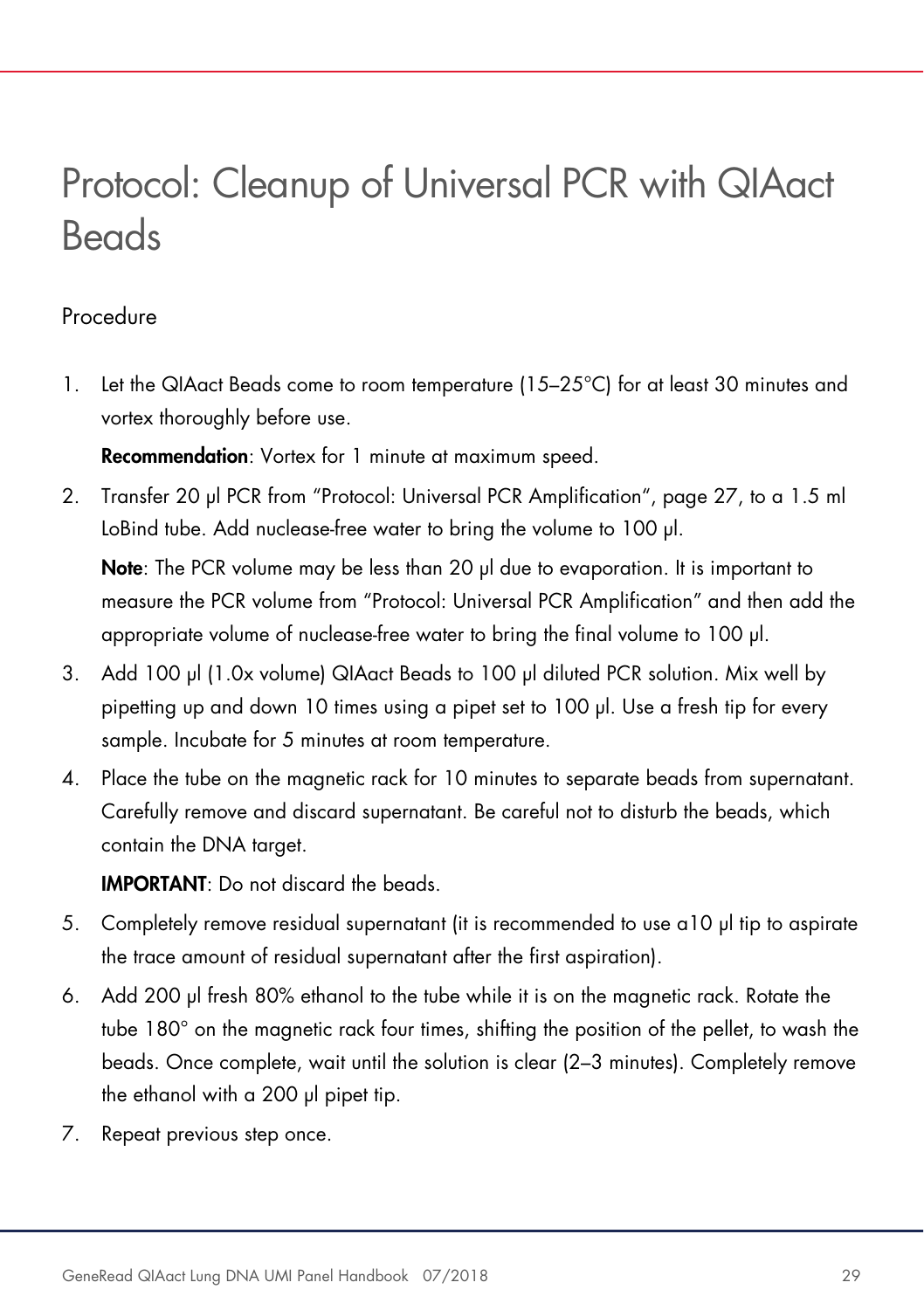- 8. After completely removing the ethanol close the tube lid.
- 9. Remove the tube from the magnetic rack and centrifuge briefly (10–15 seconds).
- 10. Replace the tube on the magnetic rack and wait until solution is clear (2–3 minutes). Open lid and then use a 10 µl tip to remove any residual ethanol. Keeping the tube lid open, air dry the beads for up to 10 minutes on the rack.

Note: Avoid over drying the beads. As drying depends on temperature and air flow, the drying time may vary. Adapt the drying time until the beads are no longer shiny but do not appear cracked. Ethanol carryover may affect downstream processing and sample assessment.

Note: The beads in different tubes may dry at different rates. Once the beads in a tube are dry, close the tube lid to avoid over drying.

- 11. Elute DNA from beads in 30 µl nuclease-free water. Mix well by pipetting up and down 10 times using a pipet set to 20 µl. Use a fresh tip for every sample.
- 12. Place the tube on the magnetic rack until solution is clear (5–10 minutes). Transfer 28 µl supernatant to a clean LoBind 1.5 ml tube or PCR tube.

Note: Reactions can be stored after universal PCR amplification cleanup at −20°C for up to 6 months.

13. Assess the yield (ng) of PCR-enriched DNA library using a Qubit Fluorometer and Qubit dsDNA HS Assay Kit. Assess the product size (bp) using the QIAxcel Advanced instrument and the QIAxcel DNA High Resolution Kit 1200 (see "Appendix A: Analyze the Library using the QIAxcel Advanced", page 33). Typically, 3–20 ng/µl of PCR product will be obtained after purification.

Note: Dilute the sample 1:2 in QX DNA Dilution Buffer.

Note: It is not recommended to proceed to sequencing when the yield of the Universal PCR is less than  $2$  ng/ $\mu$ l as this may impact performance.

Optional: The DNA library assessment could also be performed on the Agilent 2100 Bioanalyzer with the Agilent High Sensitivity DNA Kit (see "Appendix B: Analyze the Library using the Agilent 2100 Bioanalyzer", page 34).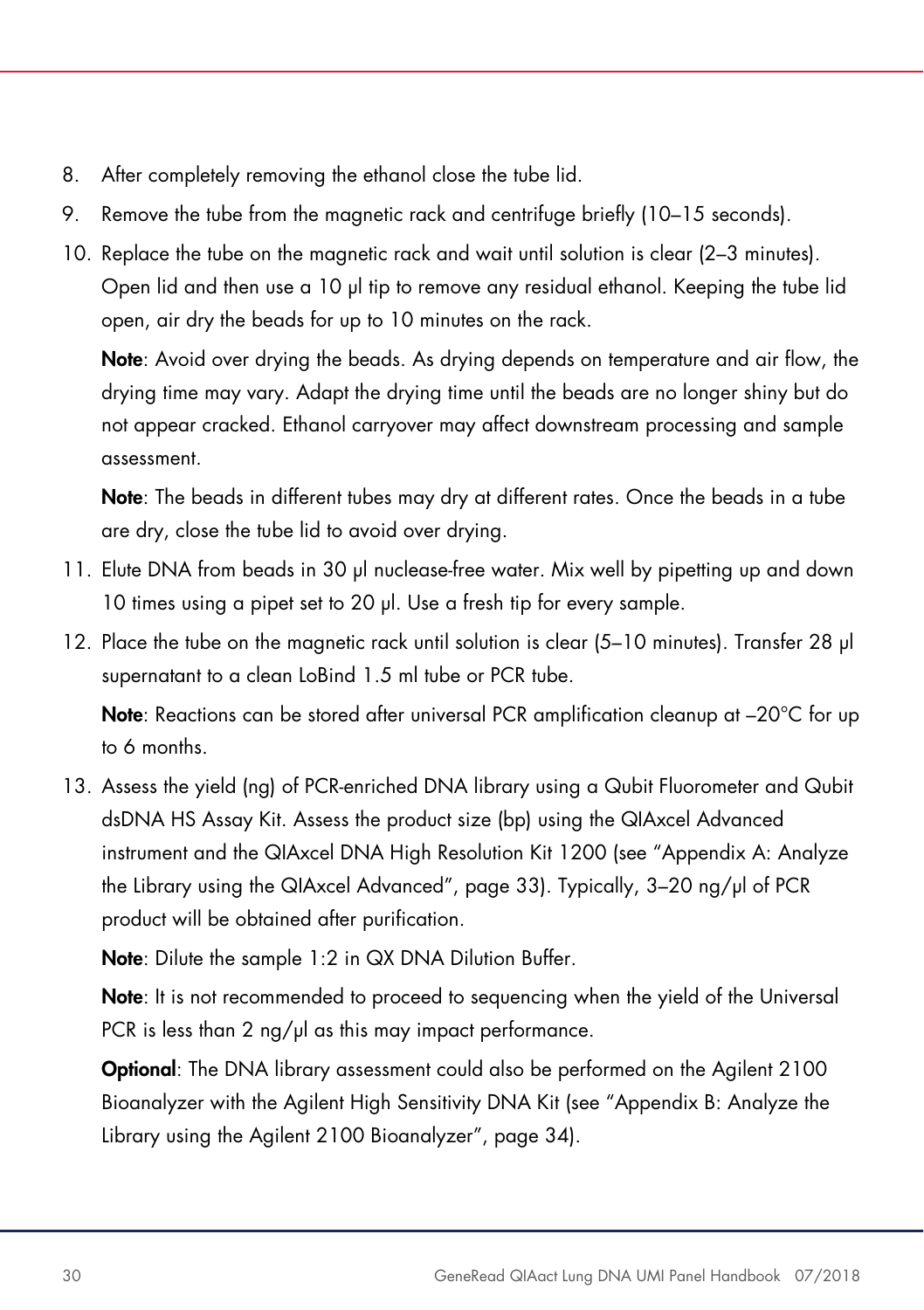### Troubleshooting Guide

This troubleshooting guide may be helpful in solving any problems that may arise. For more information, see also the Frequently Asked Questions page at our Technical Support Center: www.qiagen.com/FAQ/FAQList.aspx. The scientists in QIAGEN Technical Services are always happy to answer any questions you may have about either the information and/or protocols in this handbook or sample and assay technologies. For contact information, visit www.qiagen.com.

|    |                                                                                                   | <b>Comments and suggestions</b>                                                                                                                                  |  |
|----|---------------------------------------------------------------------------------------------------|------------------------------------------------------------------------------------------------------------------------------------------------------------------|--|
|    | Library preparation and target<br>enrichment                                                      |                                                                                                                                                                  |  |
| a) | No or low PCR product yield<br>(<2 ng/µl) after Universal<br><b>PCR</b>                           | Concentration of DNA to be used for library preparation and target enrichment<br>should be determined by fluorometric quantitation.                              |  |
|    |                                                                                                   | Ensure that all reaction components are thoroughly mixed as described in these<br>instructions before use                                                        |  |
|    |                                                                                                   | Ensure that all reaction components are correctly added at each stage and<br>thoroughly mixed as described in these instructions.                                |  |
|    |                                                                                                   | Increase DNA input used for library preparation. If 40 ng was used initially<br>increase input to 100 ng. If 100 ng was used initially increase input to 250 ng. |  |
| d) | No or low PCR product yield<br>(<2 ng/µl) after Universal<br>PCR from FFPE sample-<br>derived DNA | When using DNA derived from FFPE samples, ensure that the DNA is of suitable<br>quality.                                                                         |  |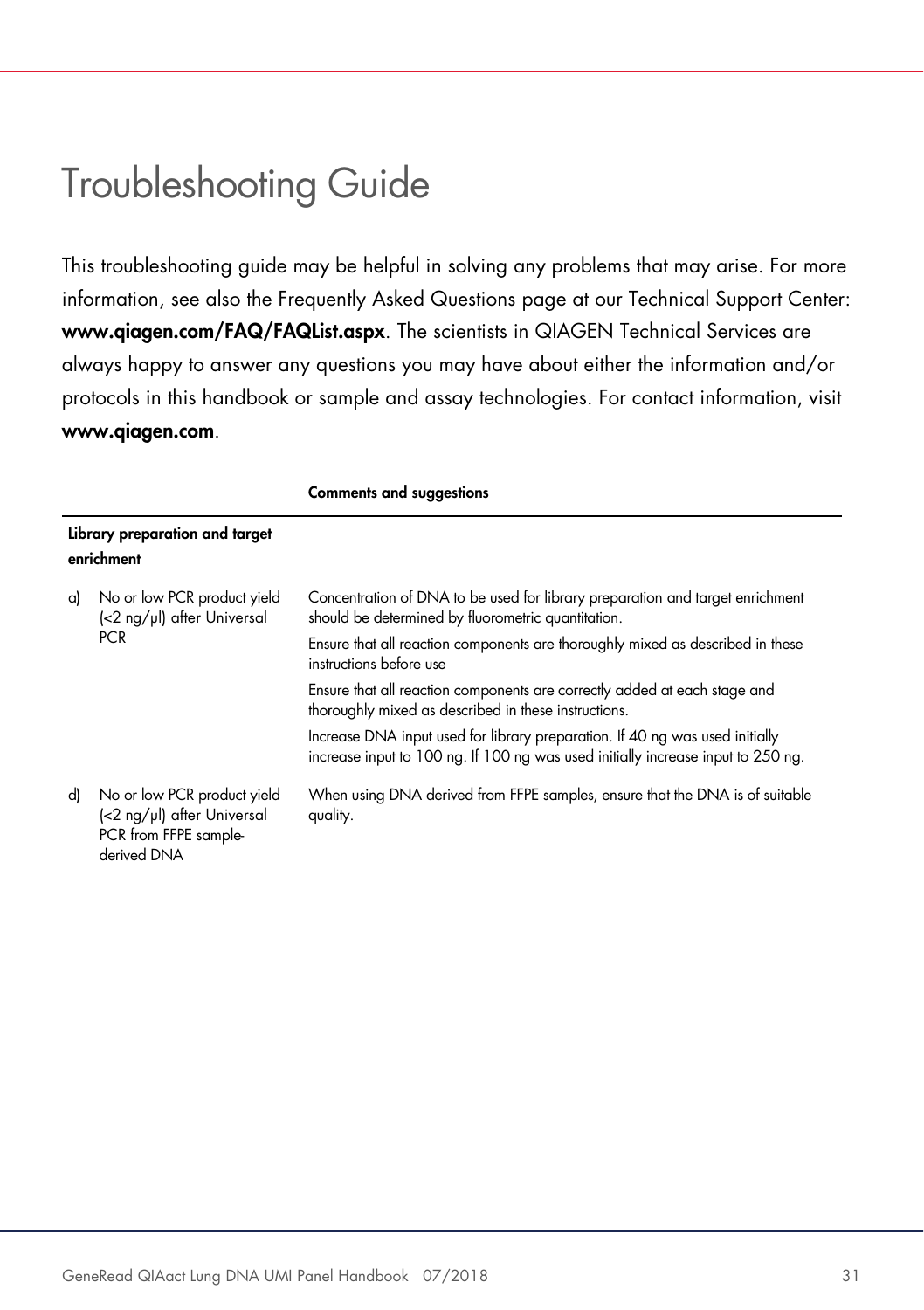# Symbols

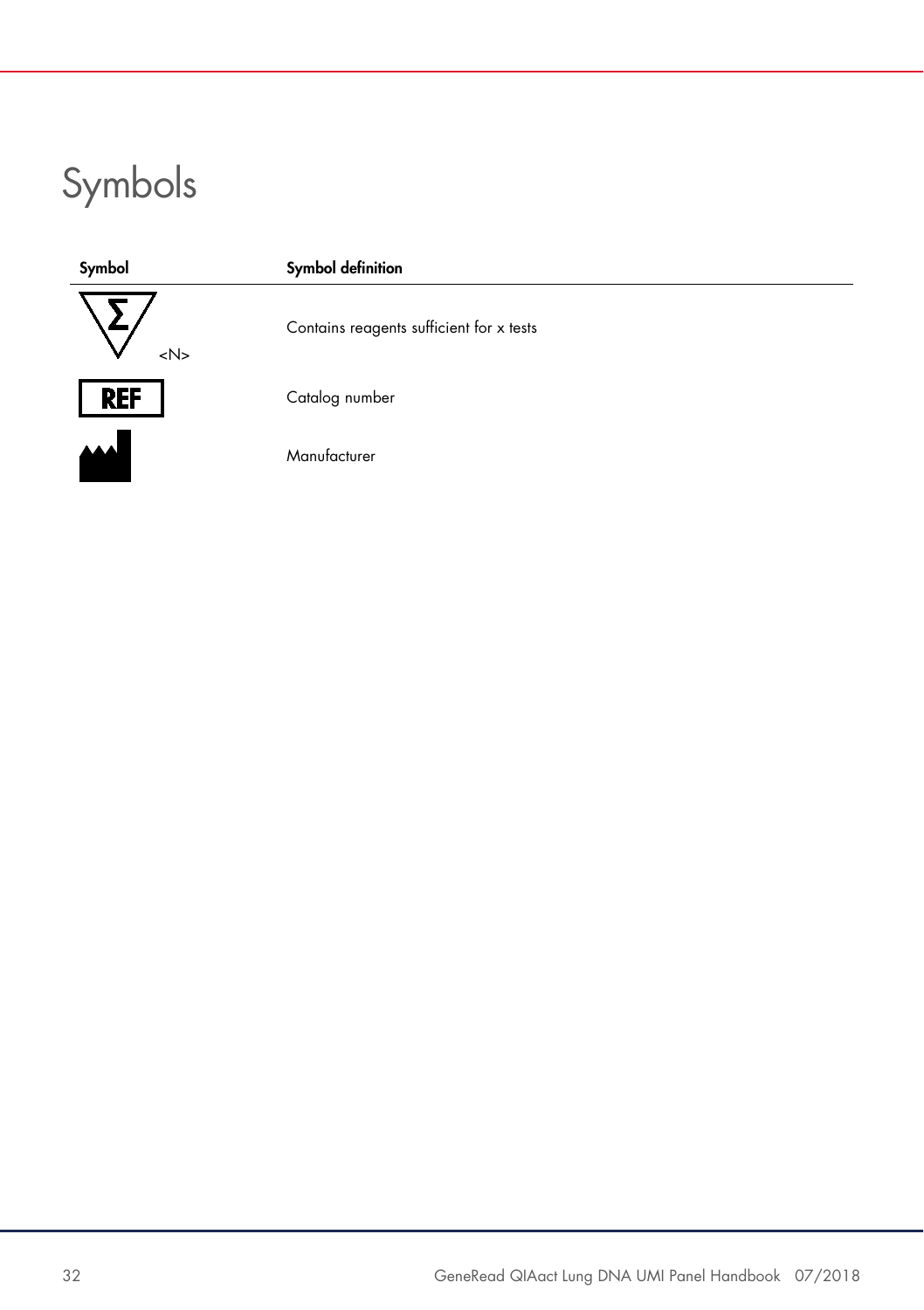### Appendix A: Analyze the Library using the QIAxcel Advanced

After the library is constructed and purified, analyze it using the QIAxcel Advanced, in combination with the QIAxcel DNA High Resolution Kit (cat. no. 929002), to check the fragment size. Typically, the peak height will be on average 350 bp\* for DNA derived from FFPE tissue and 300 bp\* for cfDNA. The majority of the library fragments are between 200– 800 bp in size (Figure 2).



Figure 2. Sample QIAxcel Advanced image of a GeneRead QIAact Lung DNA UMI library. The majority of the library fragments are between 200–800 bp in size.

Note: for DNA derived from FFPE tissue, typically 60–70% of the peak will be between 200–400 bp in size, whereas for cfDNA, typically 80–90% of the peak will be between 200–400 bp in size.

<sup>\*</sup> Data generated from DNA reference standards.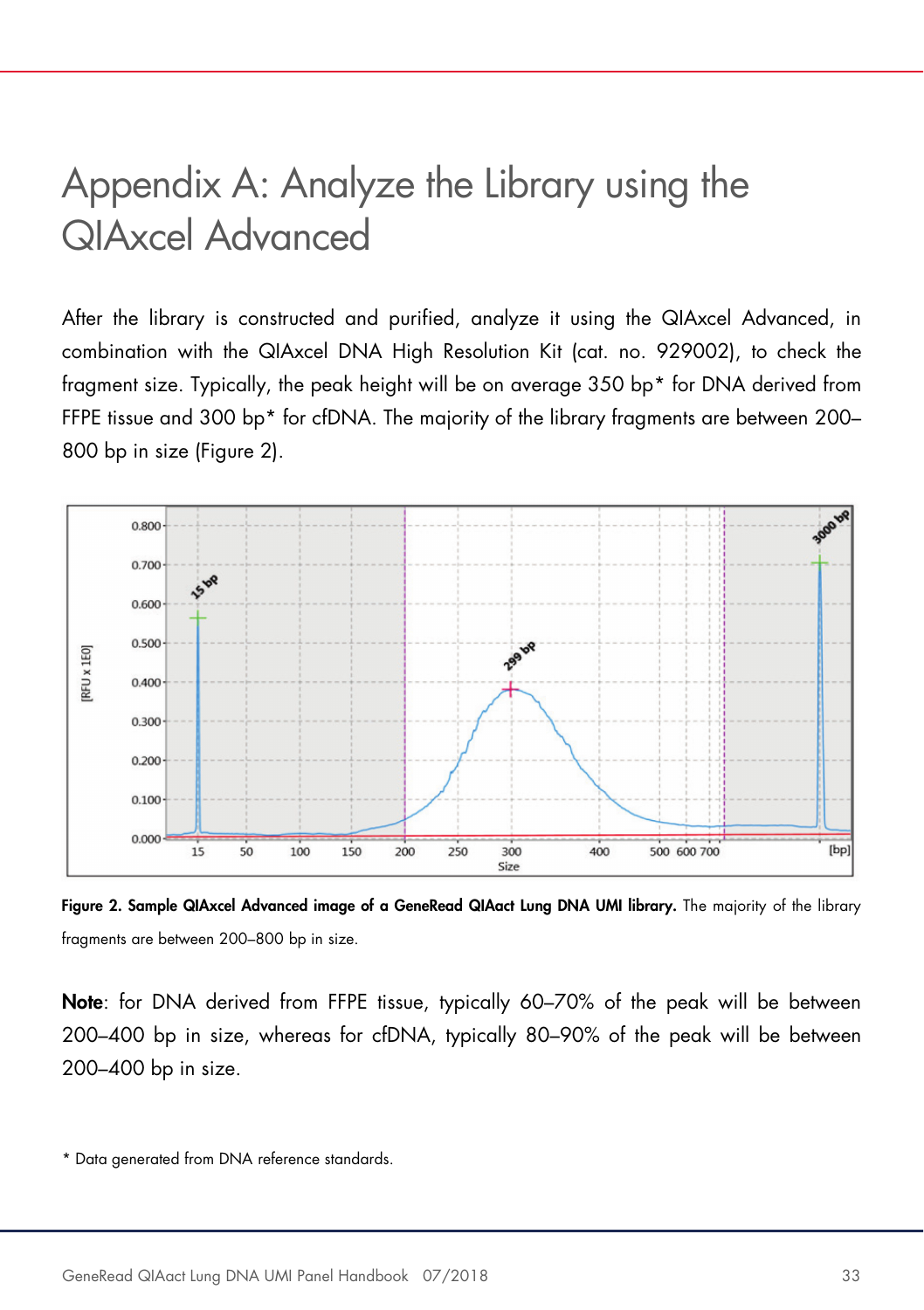# Appendix B: Analyze the Library using the Agilent 2100 Bioanalyzer

After the library is constructed and purified, a Bioanalyzer can be used to check the fragment size and concentration with the High Sensitivity DNA Kit. The majority of the library fragments are between 200–800 bp in size (Figure 3). Amounts of DNA under the appropriate peaks can be used to quantify libraries.



Figure 3. Sample Bioanalyzer image of a GeneRead QIAact Lung DNA UMI library. The majority of the library fragments are between 200–800 bp in size.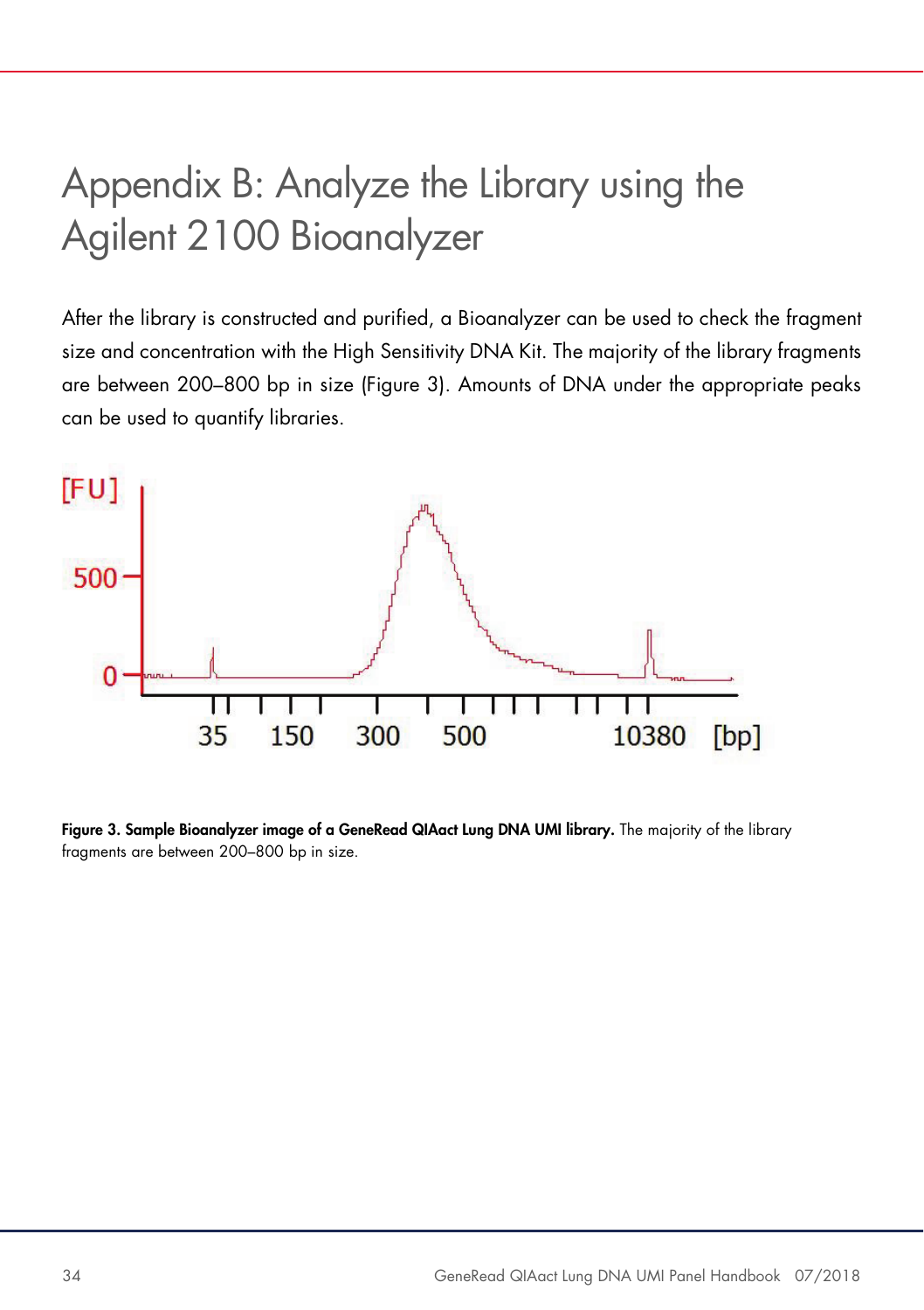## Ordering Information

| Product                                    | Contents                                                                                                                              | Cat. no. |  |
|--------------------------------------------|---------------------------------------------------------------------------------------------------------------------------------------|----------|--|
| GeneRead QIAact Lung DNA<br>UMI Panel (24) | GeneRead QIAact Library Prep and<br>Target Enrichment Reagents (24) and<br>QIAact Target Enrichment Panel and<br>QIAact Adapters (24) | 181931   |  |
| <b>Related Products</b>                    |                                                                                                                                       |          |  |
| QIAamp DNA Mini Kit (50)                   | For 50 DNA preps: 50 QIAamp Mini<br>Spin Columns, QIAGEN Proteinase K,<br>Collection Tubes (2 ml), reagents and<br>buffers            | 51304    |  |
| GeneRead DNA FFPE Kit (50)                 | QIAamp MinElute® columns,<br>Proteinase K, UNG, collection tubes<br>(2 ml), buffers, Deparaffinization<br>Solution, RNase A           | 180134   |  |

For up-to-date licensing information and product-specific disclaimers, see the respective QIAGEN kit handbook or user manual. QIAGEN kit handbooks and user manuals are available at www.qiagen.com or can be requested from QIAGEN Technical Services or your local distributor.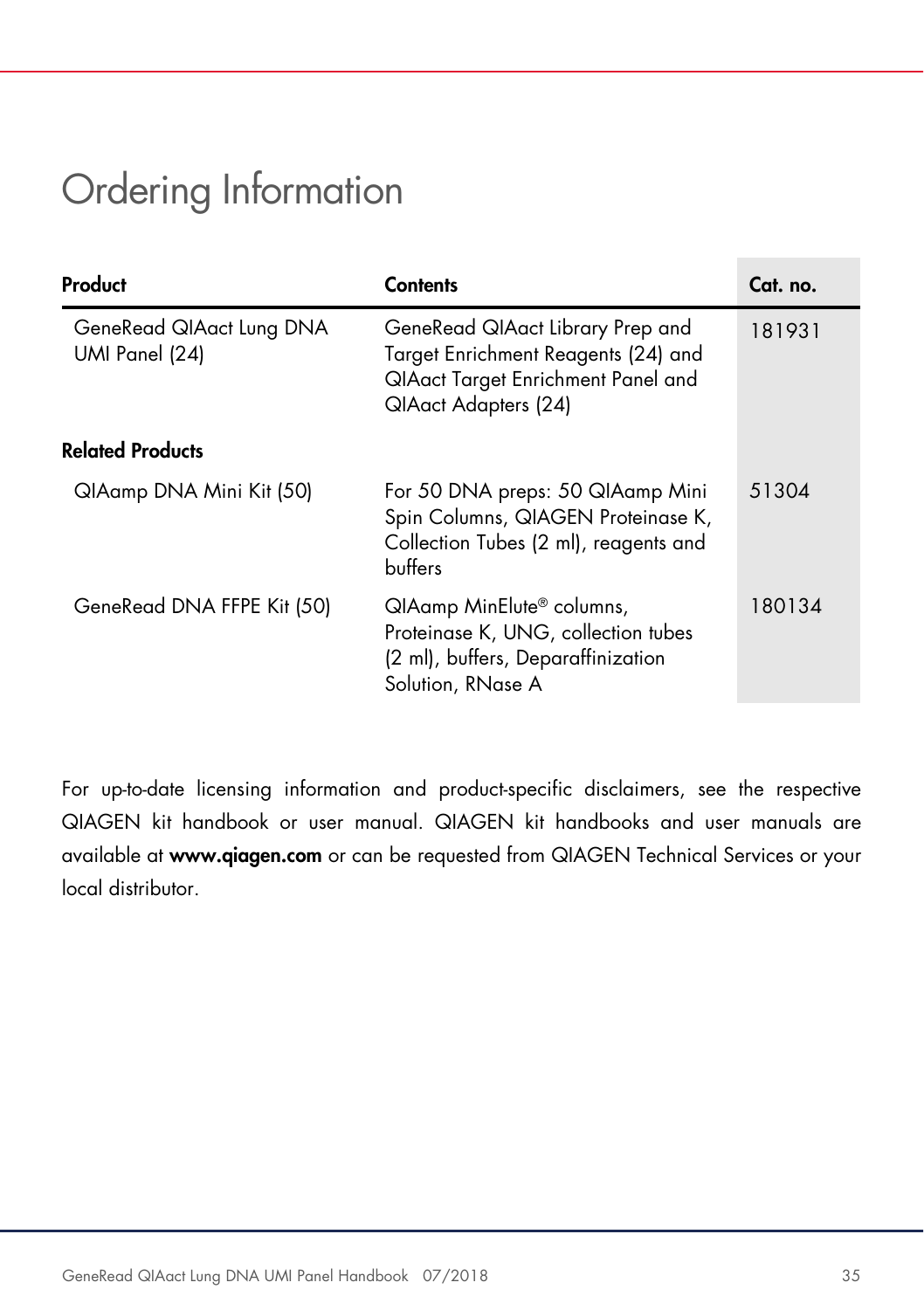# Revision History

| <b>Revision Date</b> | <b>Contents</b>                                                                                                                                | Rev. no.       |
|----------------------|------------------------------------------------------------------------------------------------------------------------------------------------|----------------|
| 04/2018              | Updated kit contents for cleanup beads.<br>Added Revision History.                                                                             | R <sub>2</sub> |
| 06/2018              | Updated to include change from QIAseq to<br>QIAact beads. QuantiMIZE was removed<br>and Qubit was added as a library<br>quantification method. | R3             |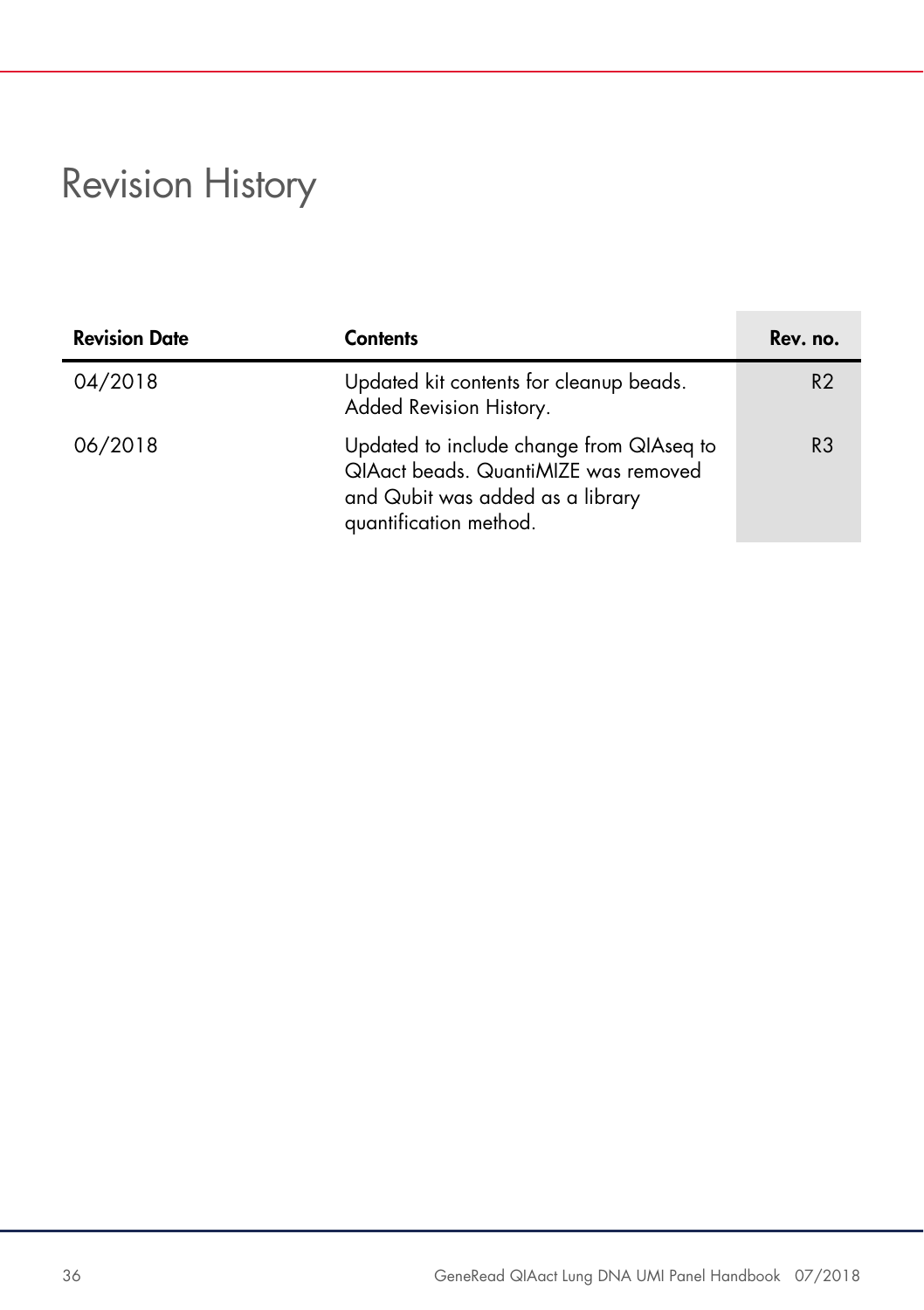#### Limited License Agreement for GeneRead QIAact Lung DNA UMI Panel

Use of this product signifies the agreement of any purchaser or user of the product to the following terms:

- The product may be used solely in accordance with the protocols provided with the product and this handbook and for use with components contained in the kit only. QIAGEN grants no license under any of its intellectual property to use or incorporate the enclosed components of this kit with any components not included within this kit except as described in the protocols provided with the product, this handbook, and additional protocols available at www.qiagen.com. Some of these additional protocols have been provided by QIAGEN users for QIAGEN users. These protocols have not been thoroughly tested or optimized by QIAGEN. QIAGEN neither guarantees them nor warrants that they do not infringe the rights of third-parties.
- 2. Other than expressly stated licenses, QIAGEN makes no warranty that this kit and/or its use(s) do not infringe the rights of third-parties.
- 3. This kit and its components are licensed for one-time use and may not be reused, refurbished, or resold.
- 4. QIAGEN specifically disclaims any other licenses, expressed or implied other than those expressly stated.
- 5. The purchaser and user of the kit agree not to take or permit anyone else to take any steps that could lead to or facilitate any acts prohibited above. QIAGEN may enforce the prohibitions of this Limited License Agreement in any Court, and shall recover all its investigative and Court costs, including attorney fees, in any action to enforce this Limited License Agreement or any of its intellectual property rights relating to the kit and/or its components.

#### For updated license terms, see www.qiagen.com.

Trademarks: QIAGEN®, Sample to Insight®, QIAamp®, QIAxcel®, QIAxpert®, GeneRead™, HotStarTaq®, MinElute®, QCI™ (QIAGEN Group); GeneReader™ (Intelligent Bio-Systems, Inc.); Agilent®, Bioanalyzer® (Agilent Technologies, Inc.); Bio-Rad®, C1000™ (Bio-Rad Laboratories, Inc.); Eppendorf® (Eppendorf AG); PAXgene® (PreAnalytiX GmbH); DynaMag™, Qubit® (Thermo Fisher Scientific or its subsidiaries). Registered names, trademarks, etc. used in this document, even when not specifically marked as such, are not to be considered unprotected by law.

07/2018 HB-2457-003 © 2018 QIAGEN all rights reserved.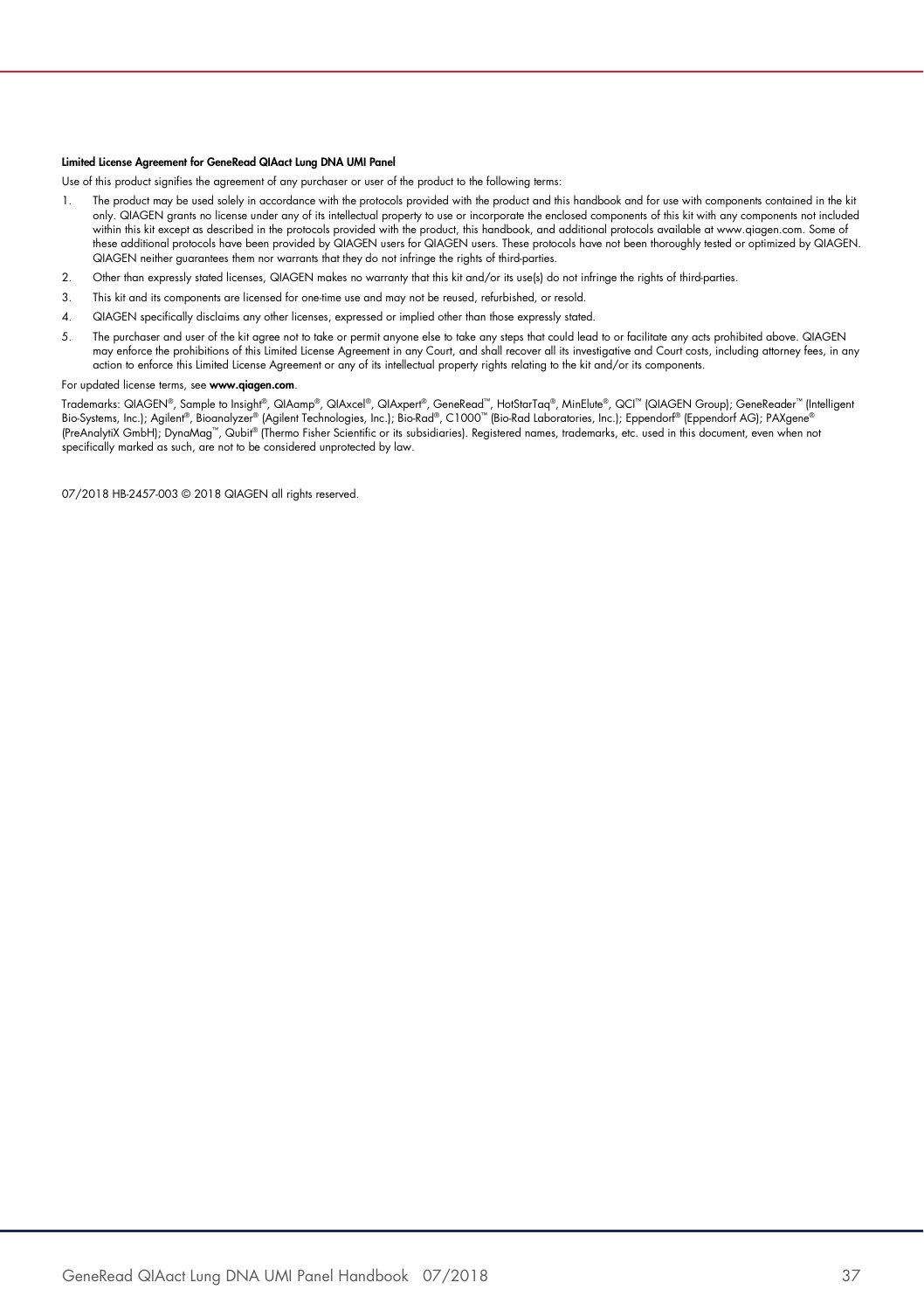**Notes**